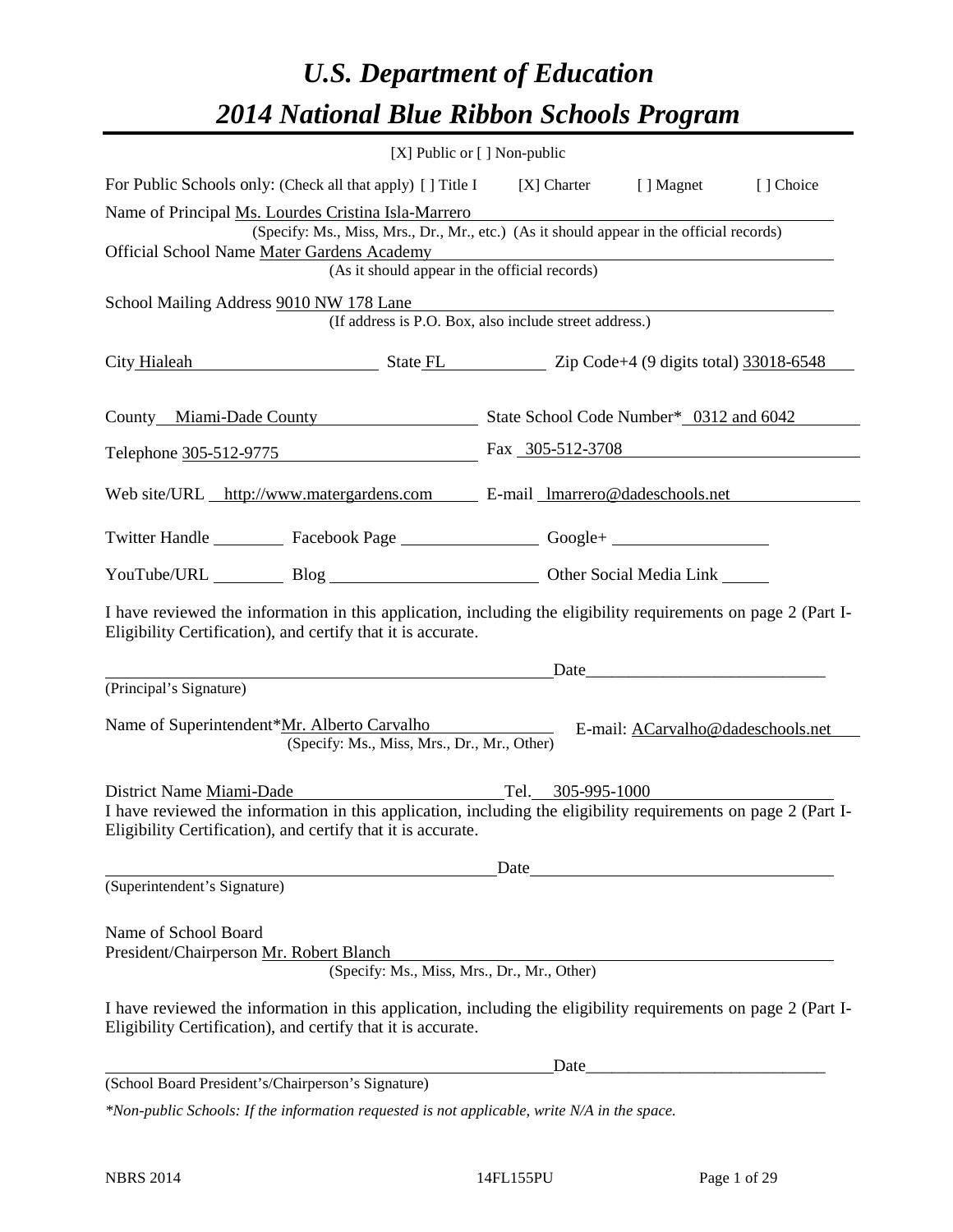#### **Include this page in the school's application as page 2.**

The signatures on the first page of this application (cover page) certify that each of the statements below concerning the school's eligibility and compliance with U.S. Department of Education, Office for Civil Rights (OCR) requirements is true and correct.

- 1. The school configuration includes one or more of grades K-12. (Schools on the same campus with one principal, even a K-12 school, must apply as an entire school.)
- 2. The school has made its Annual Measurable Objectives (AMOs) or Adequate Yearly Progress (AYP) each year for the past two years and has not been identified by the state as "persistently dangerous" within the last two years.
- 3. To meet final eligibility, a public school must meet the state's AMOs or AYP requirements in the 2013-2014 school year and be certified by the state representative. Any status appeals must be resolved at least two weeks before the awards ceremony for the school to receive the award.
- 4. If the school includes grades 7 or higher, the school must have foreign language as a part of its curriculum.
- 5. The school has been in existence for five full years, that is, from at least September 2008 and each tested grade must have been part of the school for the past three years.
- 6. The nominated school has not received the National Blue Ribbon Schools award in the past five years: 2009, 2010, 2011, 2012, or 2013.
- 7. The nominated school has no history of testing irregularities, nor have charges of irregularities been brought against the school at the time of nomination. The U.S. Department of Education reserves the right to disqualify a school's application and/or rescind a school's award if irregularities are later discovered and proven by the state.
- 8. The nominated school or district is not refusing Office of Civil Rights (OCR) access to information necessary to investigate a civil rights complaint or to conduct a district-wide compliance review.
- 9. The OCR has not issued a violation letter of findings to the school district concluding that the nominated school or the district as a whole has violated one or more of the civil rights statutes. A violation letter of findings will not be considered outstanding if OCR has accepted a corrective action plan from the district to remedy the violation.
- 10. The U.S. Department of Justice does not have a pending suit alleging that the nominated school or the school district as a whole has violated one or more of the civil rights statutes or the Constitution's equal protection clause.
- 11. There are no findings of violations of the Individuals with Disabilities Education Act in a U.S. Department of Education monitoring report that apply to the school or school district in question; or if there are such findings, the state or district has corrected, or agreed to correct, the findings.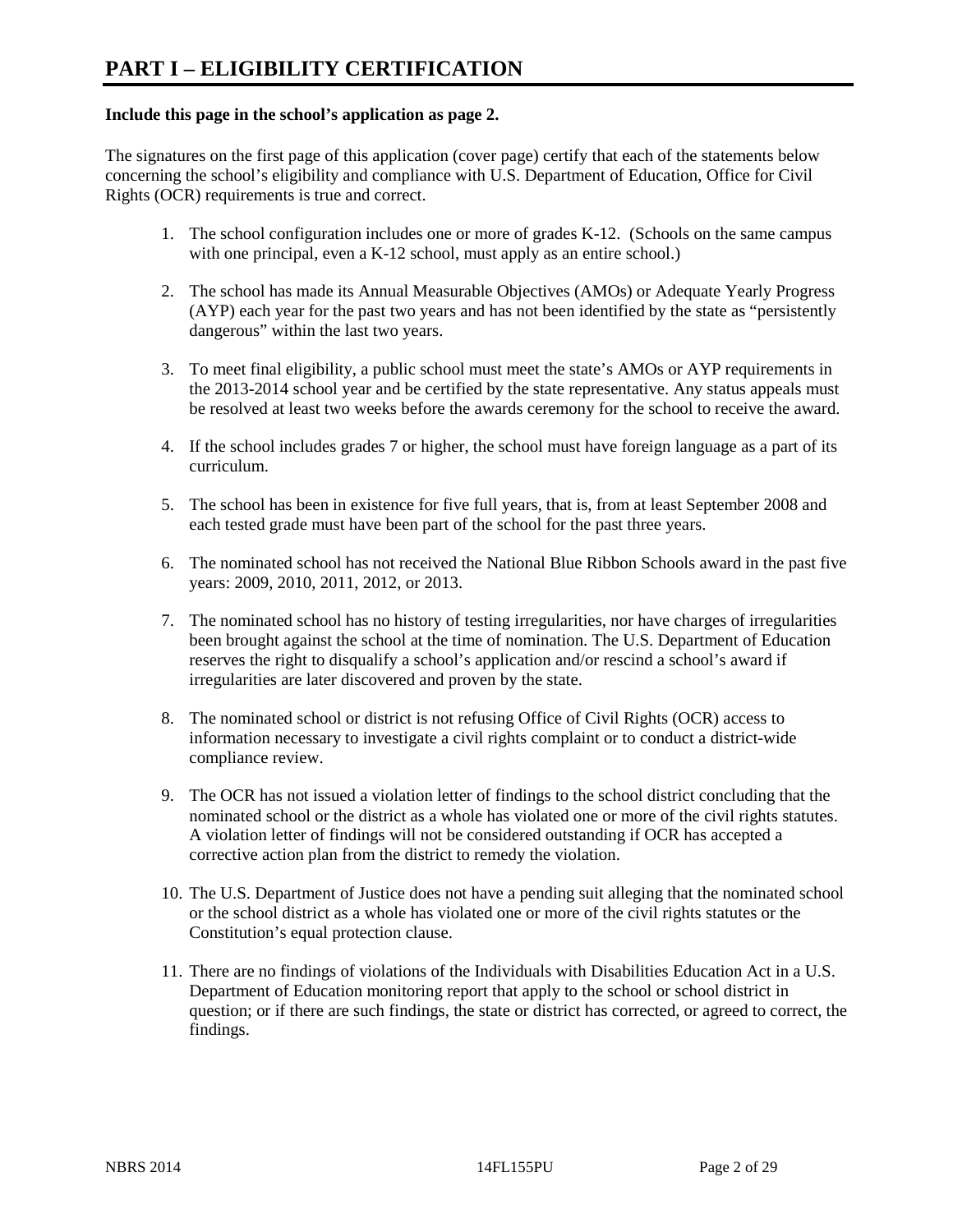# **PART II - DEMOGRAPHIC DATA**

#### **All data are the most recent year available.**

**DISTRICT** (Question 1 is not applicable to non-public schools)

| Number of schools in the district | 306 Elementary schools (includes K-8) |
|-----------------------------------|---------------------------------------|
| (per district designation):       | 104 Middle/Junior high schools        |
|                                   | 136 High schools                      |
|                                   | 3 K-12 schools                        |

549 TOTAL

**SCHOOL** (To be completed by all schools)

- 2. Category that best describes the area where the school is located:
	- [] Urban or large central city
	- [ ] Suburban with characteristics typical of an urban area
	- [X] Suburban
	- [ ] Small city or town in a rural area
	- [ ] Rural
- 3.  $8$  Number of years the principal has been in her/his position at this school.
- 4. Number of students as of October 1 enrolled at each grade level or its equivalent in applying school:

| Grade                           | # of         | # of Females | <b>Grade Total</b> |
|---------------------------------|--------------|--------------|--------------------|
|                                 | <b>Males</b> |              |                    |
| <b>PreK</b>                     | 0            | $\theta$     | $\Omega$           |
| K                               | 40           | 43           | 83                 |
| $\mathbf{1}$                    | 41           | 55           | 96                 |
| $\mathbf{2}$                    | 41           | 56           | 97                 |
| 3                               | 53           | 43           | 96                 |
| 4                               | 49           | 53           | 102                |
| 5                               | 42           | 50           | 92                 |
| 6                               | 0            | 0            | $\theta$           |
| 7                               | 0            | $\theta$     | 0                  |
| 8                               | 0            | 0            | 0                  |
| 9                               | 0            | $\theta$     | 0                  |
| 10                              | 0            | $\Omega$     | 0                  |
| 11                              | 0            | 0            | 0                  |
| 12                              | 0            | 0            | 0                  |
| <b>Total</b><br><b>Students</b> | 266          | 300          | 566                |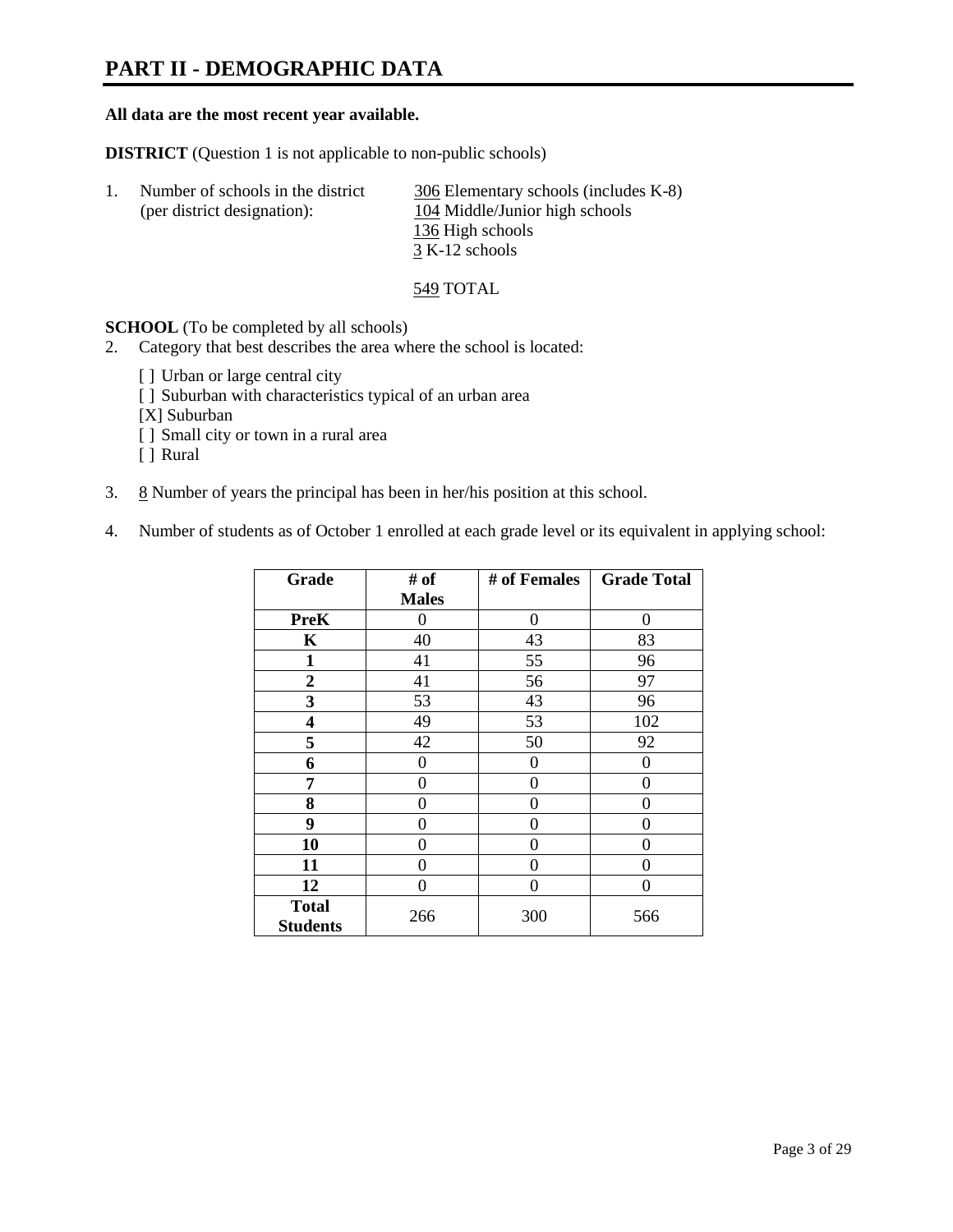the school: 1 % Asian

5. Racial/ethnic composition of  $\qquad \qquad \underline{0}$  % American Indian or Alaska Native 1 % Black or African American 95 % Hispanic or Latino 0 % Native Hawaiian or Other Pacific Islander 3 % White 0 % Two or more races **100 % Total** 

(Only these seven standard categories should be used to report the racial/ethnic composition of your school. The Final Guidance on Maintaining, Collecting, and Reporting Racial and Ethnic Data to the U.S. Department of Education published in the October 19, 2007 *Federal Register* provides definitions for each of the seven categories.)

6. Student turnover, or mobility rate, during the 2012 - 2013 year: 5%

This rate should be calculated using the grid below. The answer to (6) is the mobility rate.

| <b>Steps For Determining Mobility Rate</b>         | <b>Answer</b> |
|----------------------------------------------------|---------------|
| (1) Number of students who transferred to          |               |
| the school after October 1, 2012 until the         | 13            |
| end of the school year                             |               |
| (2) Number of students who transferred             |               |
| <i>from</i> the school after October 1, 2012 until | 13            |
| the end of the 2012-2013 school year               |               |
| (3) Total of all transferred students [sum of      | 26            |
| rows $(1)$ and $(2)$ ]                             |               |
| (4) Total number of students in the school as      | 566           |
| of October 1                                       |               |
| $(5)$ Total transferred students in row $(3)$      | 0.046         |
| divided by total students in row (4)               |               |
| $(6)$ Amount in row $(5)$ multiplied by 100        |               |

### 7. English Language Learners (ELL) in the school: 22 %

126 Total number ELL

Number of non-English languages represented:  $\frac{4}{5}$ Specify non-English languages: Spanish, Creole, Portuguese, Greek

8. Students eligible for free/reduced-priced meals: 57 %

Total number students who qualify: 321

If this method is not an accurate estimate of the percentage of students from low-income families, or the school does not participate in the free and reduced-priced school meals program, supply an accurate estimate and explain how the school calculated this estimate.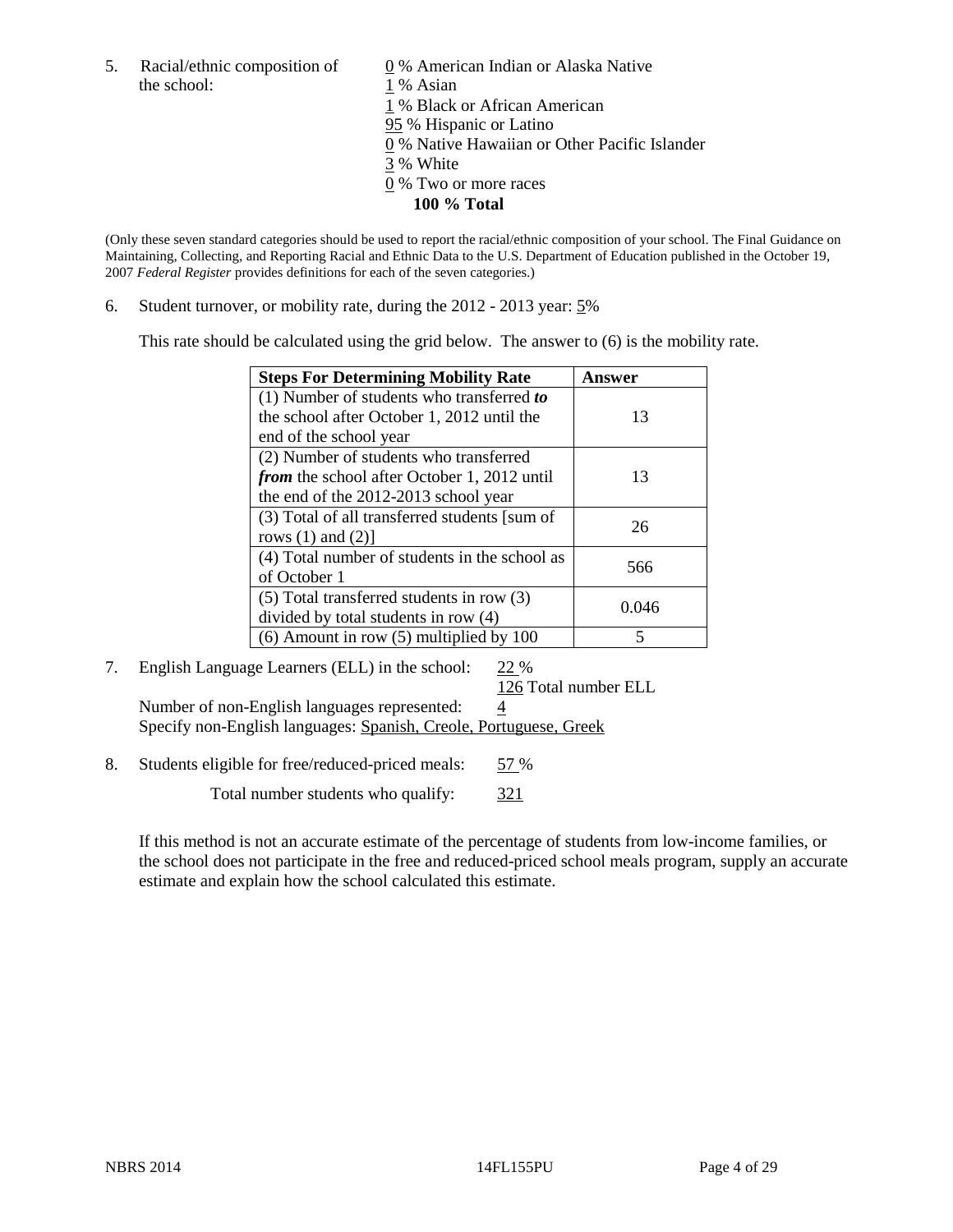4 Total number of students served

Indicate below the number of students with disabilities according to conditions designated in the Individuals with Disabilities Education Act. Do not add additional categories.

| 1 Autism                | 0 Orthopedic Impairment                 |
|-------------------------|-----------------------------------------|
| 0 Deafness              | 0 Other Health Impaired                 |
| 0 Deaf-Blindness        | 0 Specific Learning Disability          |
| 0 Emotional Disturbance | 3 Speech or Language Impairment         |
| 0 Hearing Impairment    | 0 Traumatic Brain Injury                |
| 0 Mental Retardation    | 0 Visual Impairment Including Blindness |
| 0 Multiple Disabilities | 0 Developmentally Delayed               |
|                         |                                         |

10. Use Full-Time Equivalents (FTEs), rounded to nearest whole numeral, to indicate the number of personnel in each of the categories below:

|                                       | <b>Number of Staff</b> |
|---------------------------------------|------------------------|
| Administrators                        |                        |
| Classroom teachers                    | 33                     |
| Resource teachers/specialists         |                        |
| e.g., reading, math, science, special | 5                      |
| education, enrichment, technology,    |                        |
| art, music, physical education, etc.  |                        |
| Paraprofessionals                     |                        |
| Student support personnel             |                        |
| e.g., guidance counselors, behavior   |                        |
| interventionists, mental/physical     |                        |
| health service providers,             |                        |
| psychologists, family engagement      |                        |
| liaisons, career/college attainment   |                        |
| coaches, etc.                         |                        |
|                                       |                        |

11. Average student-classroom teacher ratio, that is, the number of students in the school divided by the FTE of classroom teachers, e.g.,  $22:1$  21:1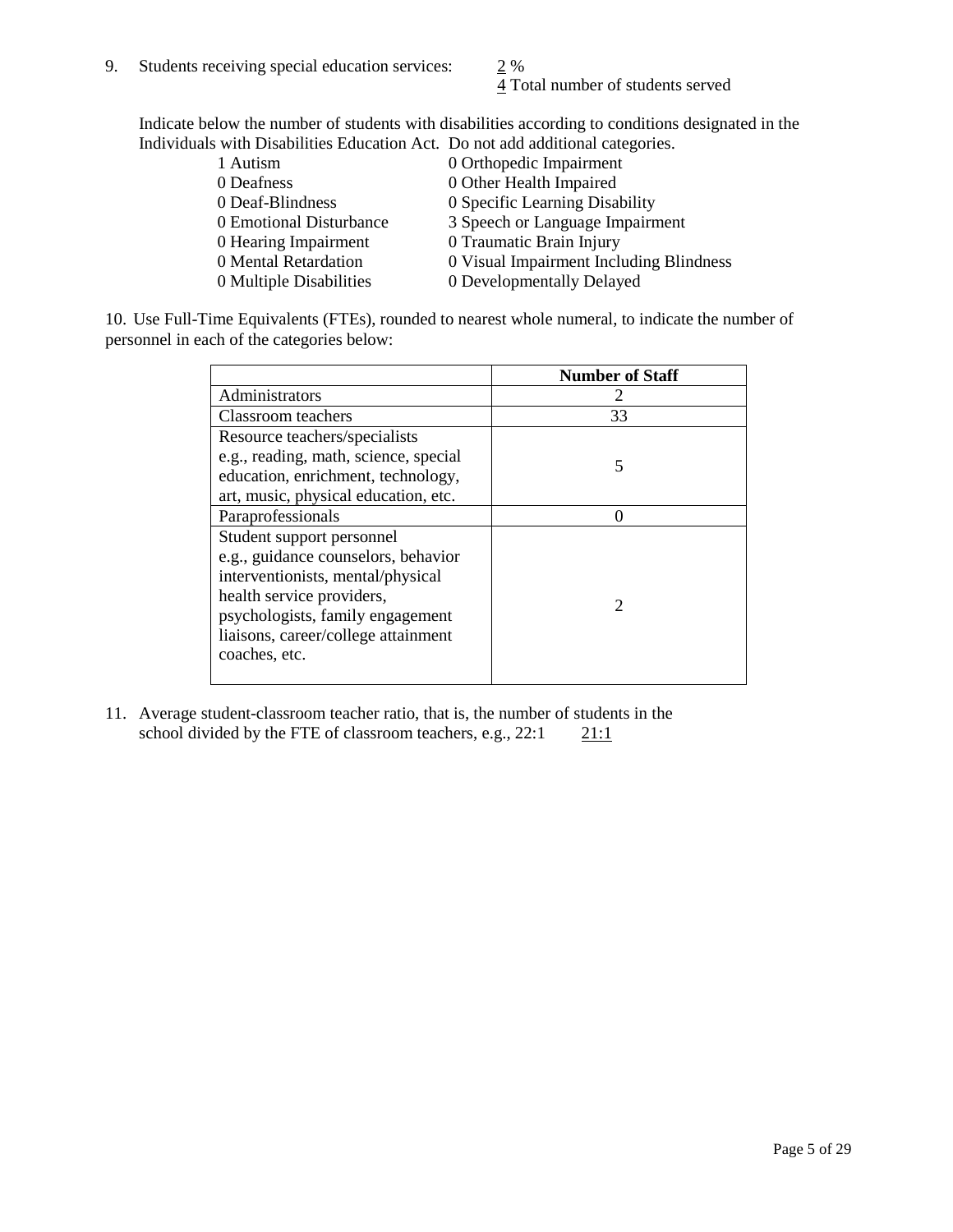12. Show daily student attendance rates. Only high schools need to supply yearly graduation rates.

| <b>Required Information</b> | 2012-2013 | 2011-2012 | 2010-2011 | 2009-2010 | 2008-2009 |
|-----------------------------|-----------|-----------|-----------|-----------|-----------|
| Daily student attendance    | 95%       | 97%       | 96%       | 97%       | 95%       |
| High school graduation rate | 0%        | 9%        | 0%        | 0%        | 0%        |

#### 13. **For schools ending in grade 12 (high schools)**

Show percentages to indicate the post-secondary status of students who graduated in Spring 2013

| <b>Post-Secondary Status</b>                  |    |
|-----------------------------------------------|----|
| Graduating class size                         |    |
| Enrolled in a 4-year college or university    | 0% |
| Enrolled in a community college               | 0% |
| Enrolled in career/technical training program | 0% |
| Found employment                              | 0% |
| Joined the military or other public service   | 0% |
| <b>Other</b>                                  | 2% |

14. Indicate whether your school has previously received a National Blue Ribbon Schools award. Yes  $No \underline{X}$ 

If yes, select the year in which your school received the award.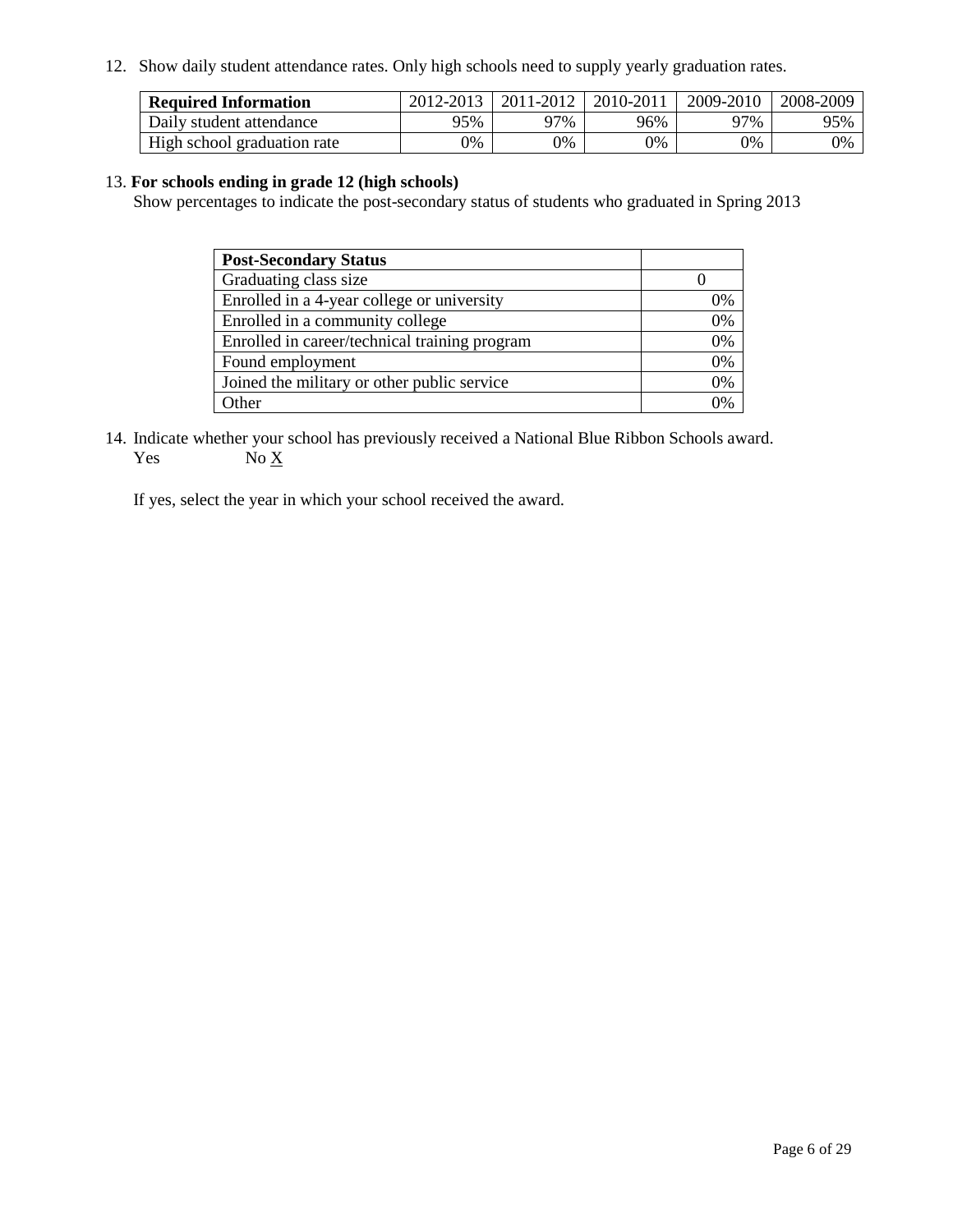# **PART III – SUMMARY**

Mater Gardens Academy strives to create an inviting, safe environment where students and staff embrace high quality, life-long learning. The school's mission is to educate students to their fullest potential by executing meaningful academics facilitated by teachers, administrators, parents and the community, and to enable students to become confident, self-directed and responsible. Mater Gardens upholds the vision of striving to create a thirst for knowledge in all disciplines, kindle the art of thinking and serve as a springboard for lifelong learning, and deliver and enrich every student with a sense of purpose, a belief in their own efficacy, and a commitment to the common good.

Mater Gardens opened its doors in August 2006 as a K-8 charter school sponsored by Miami-Dade County Public Schools. The state-of-the-art building, located in suburban northwestern Miami-Dade County, contains 35 classrooms with access to the latest technology through a computer lab with 110 computers, media center with 18 workstations and notebook carts, fully-equipped conference room, and science laboratory. Each classroom is equipped with an interactive white board, projector, document image camera, and computers. To support the play and development needs of our students, there is a playground, field, and basketball court.

The school houses 800 students in grades K-8 selected through a lottery system; enrollment is 95 percent Hispanic, 3 percent White, 1 percent Black, and 1 percent Asian. The grade 5 graduation rate is 100 percent. Approximately 1 percent of students receive special education services, such as speech-language therapy and accommodations for autism spectrum disorder (ASD). English language learners make up 22 percent of our enrollment, and 57 percent of students qualify for free or reduced-price meals. The school's average daily attendance is 95 percent, and is monitored and discussed with families when appropriate. Our principal has nine years of experience in leadership and holds a specialist degree in educational leadership; the assistant principal has five years of experience in leadership and also holds a specialist degree in educational leadership. The staff includes 25 instructors, one guidance counselor, 10 teacher assistants, one testing chairperson, one special education program specialist, one registrar, one treasurer/activities director, and two receptionists. Higher education degrees are held by 28 percent of teachers; 90 percent of the teachers are English for Speakers of Other Languages (ESOL) endorsed and 100 percent are highly qualified.

Mater Gardens places emphasis on developing relationships with families and community. Parents are required to complete volunteer hours every year, and hours can be fulfilled by volunteering in the classrooms or even coordinating activities, such as the traditional Hispanic Heritage night. The school also has a partnership with Miami Dade College North, as they have a representative participating in the school's Educational Excellence School Advisory Council; they also provide access to their college campus facilities for field trips and graduations.

Mater Gardens has obtained several prestigious awards throughout the years, including Architectural Portfolio magazine's "Educational Design Excellence in American School and University" in 2007 for the building's design. Other accolades include Florida School Recognition in 2008 from Governor Charlie Crist, sixth place in the county on the Florida Comprehensive Assessment Test (FCAT) Science in 2011, and the Gold Award from Miami-Dade County Public Schools in 2006 and 2007 acknowledging excellent performance. Mater Gardens was recognized as one of the top 10 schools in Miami-Dade County for the 2012 and 2013 school years. Mater Gardens is accredited by the Southern Association of Colleges and Schools Council on Accreditation and School Improvement (SACS CASI) since 2009 and accredited as part of the Mater Academy, Inc. district by AdvancED since 2011, as well as holds memberships in the College Board.

The core values of Mater Gardens Academy are what pave the way to success: excellence by setting high expectations; respect by valuing each person; responsibility by living dependably and expecting accountability; integrity by showing respect, honesty, and responsibility. These values are enforced through participation in character-building programs, such as peer tutoring by the middle school students, and through service, such as sponsoring a holiday luncheon and toy drive for a needy family from a sister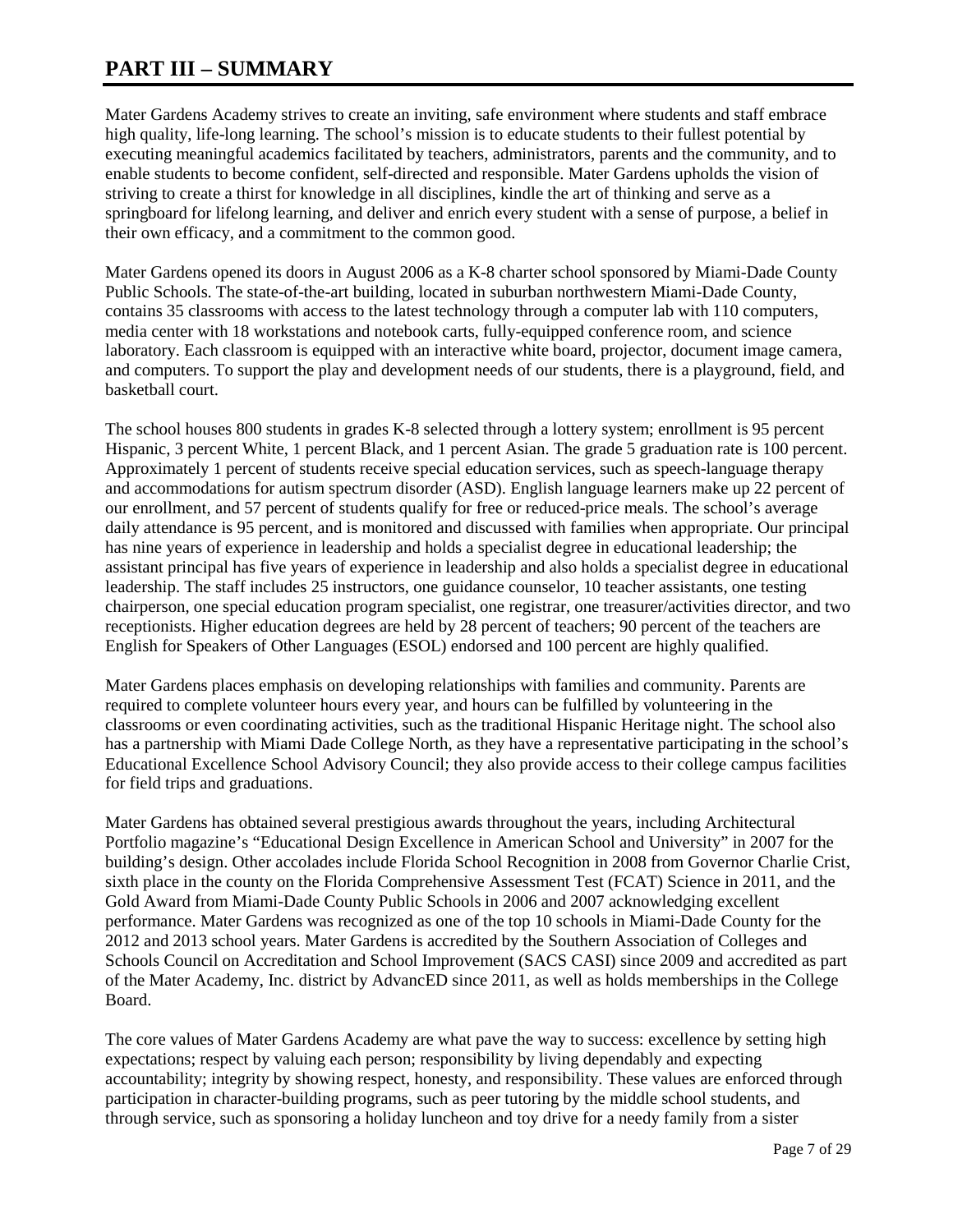school. Our staff, families, and students come together to participate in volunteering, such as serving lunch at a soup kitchen or collecting toiletries for foster children at a shelter. Students also participate in raising awareness for foundations like UMater, which provides students with grants to pursue learning opportunities. Every month, students are nominated as "Super Stingrays" for exhibiting these core values and receive certificates as rewards.

We focus on commemorating student achievement through incentive programs such as monthly academic contests. Students with advanced proficiency scores participate in a reward field trip, and students making learning gains are recognized in pep rallies. Mater Gardens Academy proudly embraces a grade "A" for the 2012-2013 school year. The school has maintained an "A" since 2006.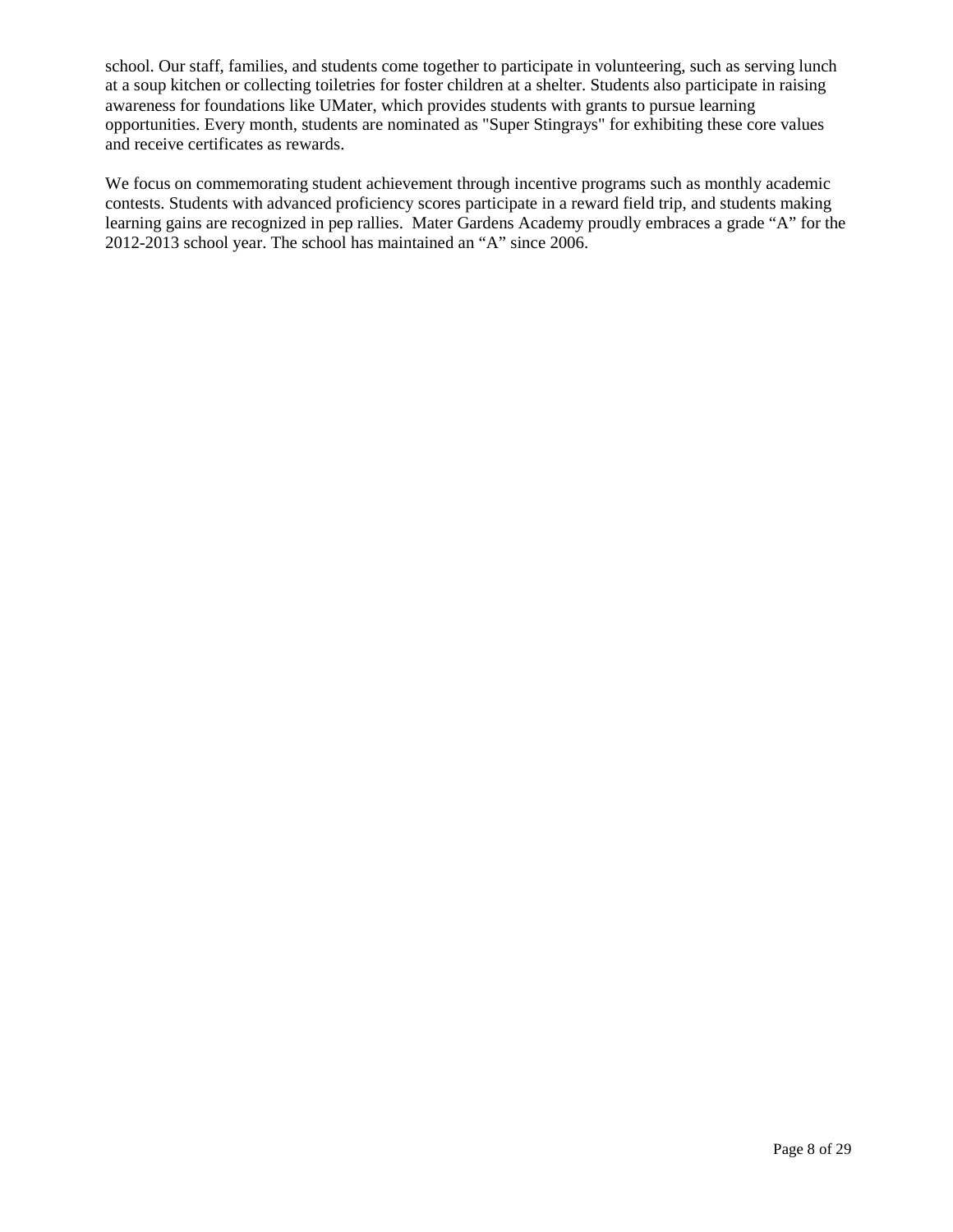### **1. Assessment Results:**

a) Mater Gardens Academy's academic performance levels are evaluated based on the results of several district-wide assessments, including baseline, fall and spring interims, as well as the standardized Florida Comprehensive Assessment Test (FCAT) 2.0. The FCAT 2.0, which is administered to all public and charter schools in the state, measures student achievement of the Next Generation Sunshine State Standards (NGSSS) in reading (grades 3-10), mathematics (grades 3-8), science (grades 5 and 8), and writing (grades 4, 8 and 10). In spring 2011, Florida began the transition from the FCAT, which measured student achievement of the Sunshine State Standards, to the FCAT 2.0.

FCAT 2.0 Reading and Mathematics scores are reported using a developmental scale; this allows for the comparison of student academic progress over time in a particular subject. Each development scale score is placed into an Achievement Level. The success a student has achieved with the NGSSS assessed by the FCAT 2.0 is described by these Achievement Levels, which range from 1 (lowest) to 5 (highest); the state considers a score of Level 3 to be satisfactory performance. FCAT 2.0 Science scores are reported as scale scores because students are assessed only in grades 5 and 8; these scores are also placed into Achievement Levels 1-5. The FCAT 2.0 Writing is scored on a scale of 1 (lowest) to 6 (highest) with 3.5 meeting state standards.

b) At Mater Gardens Academy, we pride ourselves on monitoring the performance trends of our students to identify significant gains and losses in reading and mathematics proficiency. It is our purpose to maximize, or correct, the areas of strength and weakness in each strand tested. Many factors that serve as a preindicator to student performance on the FCAT are taken into account. Some of these factors include:

- Stakeholders attending regularly scheduled data chats and using collaborative, problem-solving team meetings to support our students' learning based on the assessments to continue these positive performance trends.
- Utilizing many research-based resources and strategies to meet our diverse population of learners, as well as incorporating technology, small groups, and best practices to facilitate learning gains.

The FCAT data over the past five years indicates that the reading scores have improved across the board. There has been a steady increase of at least 5 percent in grades 3-5. These results may be attributed to Mater Gardens' push for the use of novels on a quarterly basis and incorporation of reading into all subject areas. Additionally, the students participate in various adaptive learning programs such as Successmaker, Riverdeep, FCAT Focus, BrainPop, Accelerated Reader, and Lexia Learning, and the data is used to differentiate instruction and meet their individual needs. These plans of action, along with new ideas, will continue to be implemented in order to enhance student learning.

In mathematics, the assessment results were different. The school has experienced an overall decrease over the years, especially in the number of students receiving a Level 4 or 5 on the FCAT. These results can be attributed to the process of adapting and transitioning from the NGSSS to the Common Core State Standards (CCSS). This transition tends to be a problem because the information appears to spiral every single year. Mater Gardens has responded to the needs of the school to improve our academic performance in mathematics by hiring highly qualified teachers and updating textbooks. Moreover, the school has reevaluated the curriculum and instruction and further encouraged professional development courses for all teachers and staff.

Mater Gardens students receiving a score of Level 3 or above in reading and mathematics has consistently exceeded the Miami-Dade County School District and the state of Florida averages. Over the past five years, the data for grades 3-5 shows a 60 percent proficiency level of the tested student population in reading and an 18 percent increase in mathematics scores. Scores have risen in the FCAT Science over the years, culminating in 83 percent of students meeting proficiency during the 2012-2013 school year. Based on this information, it can be observed that Mater Gardens is a school that sets high expectations for all its students;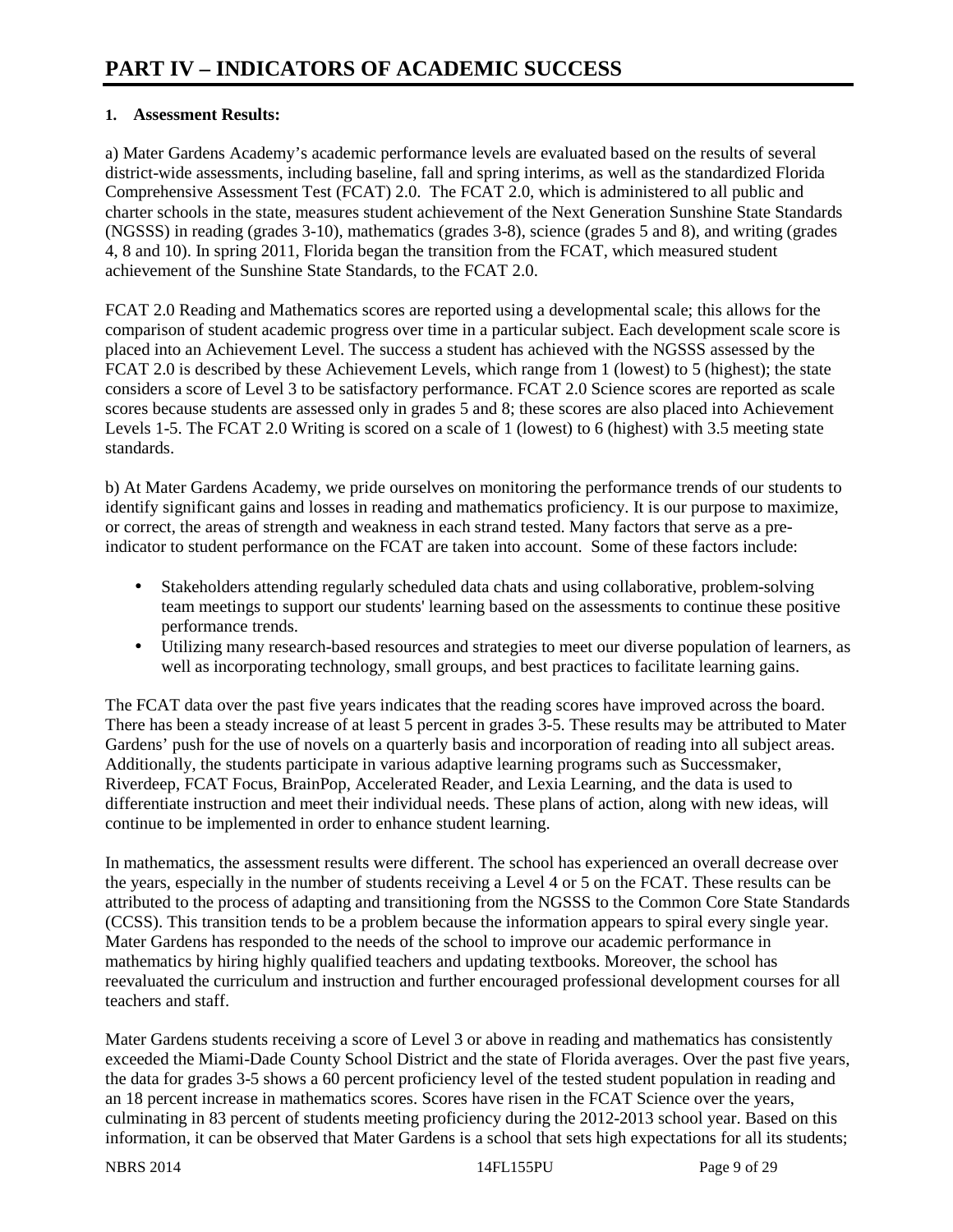in turn, our students constantly excel in all areas, therefore demonstrating the efficacy and competency of staff and faculty.

Mater Gardens has responded to achievement gaps through differentiated instruction, learning communities, and professional development. We will continue to support our students' social and emotional needs by implementing character education into our weekly lessons and maintaining an open communication with families.

#### **2. Using Assessment Results:**

Mater Gardens Academy prides itself on utilizing a variety of assessment tools to evaluate student and staff performance and its impact on school achievement trends. Throughout the school year, assessment data are analyzed, disseminated, and discussed with stakeholders in order to make determinations on the curriculum pacing, to guide decisions on meeting individual student needs, and to drive the instruction for the overall improvement of school performance.

The assessment data analysis takes place in a systematic manner. The staff meets prior to the commencement of the school year to discuss school performance trends from the previous year's standardized exams, and to analyze in detail the individual student data portfolio sheets (available from the Miami-Dade County Public School System) and make note of individual needs. During the initial data meeting, the staff works as a whole and in small groups (vertically with different grade levels and horizontally with their grade levels) to identify areas for improvement that need to be addressed throughout the school year and to determine components to be included in the school improvement plan for the upcoming year. In addition, professional development surveys are completed and presented to correlate with the data indicators. For example, if several students entering grade 2 exhibit a weakness in number operations, the school's math liaison will model different strategies with the grade level team to improve mastery of number operations.

The commencement of the school year includes baseline testing, where students are tested on all benchmarks for the year pertaining to their specific grade levels. This diagnostic test information is analyzed in grade level meetings with the leadership team and the Mater Academy, Inc. data organizer and discussed for ways to address student needs. Additionally, the parents receive individual student reports on the baseline testing results and communication on strategies that can be enacted to support learning at home.

The fall and interim assessments serve as progress monitoring tools during the school year; similar to the baseline data, this assessment data is also discussed in grade level meetings and communicated to families. The interims provide specific information on individual student mastery areas and deficiencies, and provide teachers with a breakdown of class performance trends with the standards. The teachers in turn use this data to make decisions about groups and delivery of content.

Data is also derived from evaluations with instructional staff, such as the Instructional Performance Evaluation and Growth System (IPEGS), where teachers are observed during walk throughs on specific professional expectations by members of the leadership team. The staff receives immediate feedback through electronic correspondence.

Data is communicated to all stakeholders in the ongoing school improvement plan, where the specific performance trends are listed and the strategies to address the areas of weakness are delineated. The report is accessible on the school's website in order to keep the stakeholders updated on the school's plan to address overall school performance.

#### **3. Sharing Lessons Learned:**

Mater Gardens Academy participates in networking opportunities that enable our school to share successful strategies with other district schools and professional associations.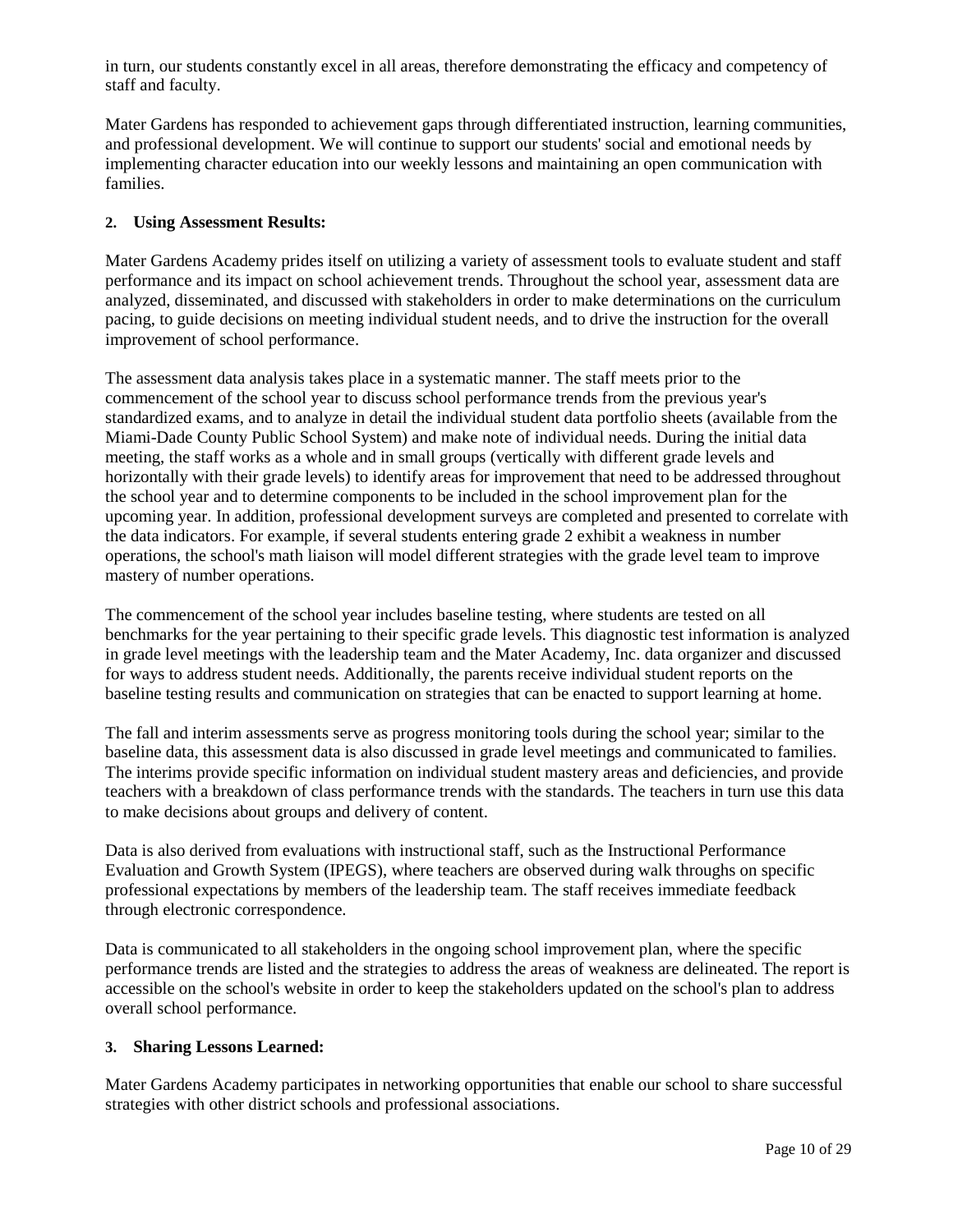The Mater Gardens leadership team participates in the Mater Academy, Inc. Principal's Coalition, where leaders from the different Mater schools (representing various grade levels) meet quarterly to collaborate and discuss educational trends and best practices. Mater Gardens is also a member of the Florida Consortium of Public Charter Schools, which presents opportunities to network among charter schools.

Mater Gardens strives to organize professional development opportunities to engage and enhance professional growth internally and with other schools. Our school has organized and managed informational seminars where inspirational speakers, such as Ron Clark and Harry Wong, have addressed staff from Pinecrest, Mater, Somerset, and Ben Gamla charter schools.

Mater Gardens upholds the philosophy that it is important to collaborate with other schools in order to fulfill the common goal of providing students with high quality education foundations. To provide at-risk sister schools with support in implementing best practices and helping students overcome academic obstacles, Mater Gardens has shared faculty members with them for enrichment learning camps and even academic semesters.

Additional opportunities have been enacted to network, which have included:

- Employees presented at the Florida Charter School Conference in 2009 and 2010.
- Employees participate in the Mater Academy, Inc. Math and Science Dialogues.
- Employees participate in district trainings pertaining to specific subject areas, such as reading and mathematics, as well as other professional development opportunities, including information seminars on brain research and visual arts.
- The reading coach initiated and organized, and continues to participate in, the Mater Academy, Inc. Reading Coach quarterly meetings, during which reading coaches from the Mater Schools discuss literacy information and events among the schools.
- Mater Gardens participated in the process and received accreditation through AdvancED for Mater Academy, Inc. in 2011-2012, which required collaboration among the schools to unify standards.
- The principal organizes, leads, trains, and manages the Food and Nutrition Department for Mater Gardens and Mater Academy, Inc.
- Mater Gardens participates in team-building activities to promote sportsmanship; these activities include The Wellness Conference and Softball Tournament among all schools.

By sharing best practices, Mater Gardens has obtained support from other schools, as well as associations and institutions, in fulfilling our goal to provide the best, quality education for our students.

#### **4. Engaging Families and Community:**

Parental and community involvement is vital to the success of Mater Gardens. The school uses many avenues to communicate effectively with all stakeholders regarding student performance and school progress. These avenues include, letters, e-mails, Connect-Ed phone calls, parent nights, and conferences in order to inform parents of important dates, events, and/or activities that may be taking place. Lastly, parent nights, such as Open House and Educational Excellence School Advisory Committee (EESAC) meetings, and parent/teacher conference evenings provide face-to-face opportunities for the community, parents, and students to discuss the school's effectiveness with teachers and administrators. The school website also enhances the development of the school's learning community. The presence of bulletin boards throughout the school are used as a communication devices to display student work, to show what students are learning, and to announce upcoming activities.

The school's leadership ensures that the school is responsive to community expectations and stakeholder satisfaction mainly through the EESAC. Through this organization, the school and community take equal share in decision making. The EESAC's function is to bring together all stakeholders and involve them in an authentic role in decisions which affect instruction and the delivery of programs. Since the meetings are open to the public, community expectations can be addressed at each meeting. The EESAC provides an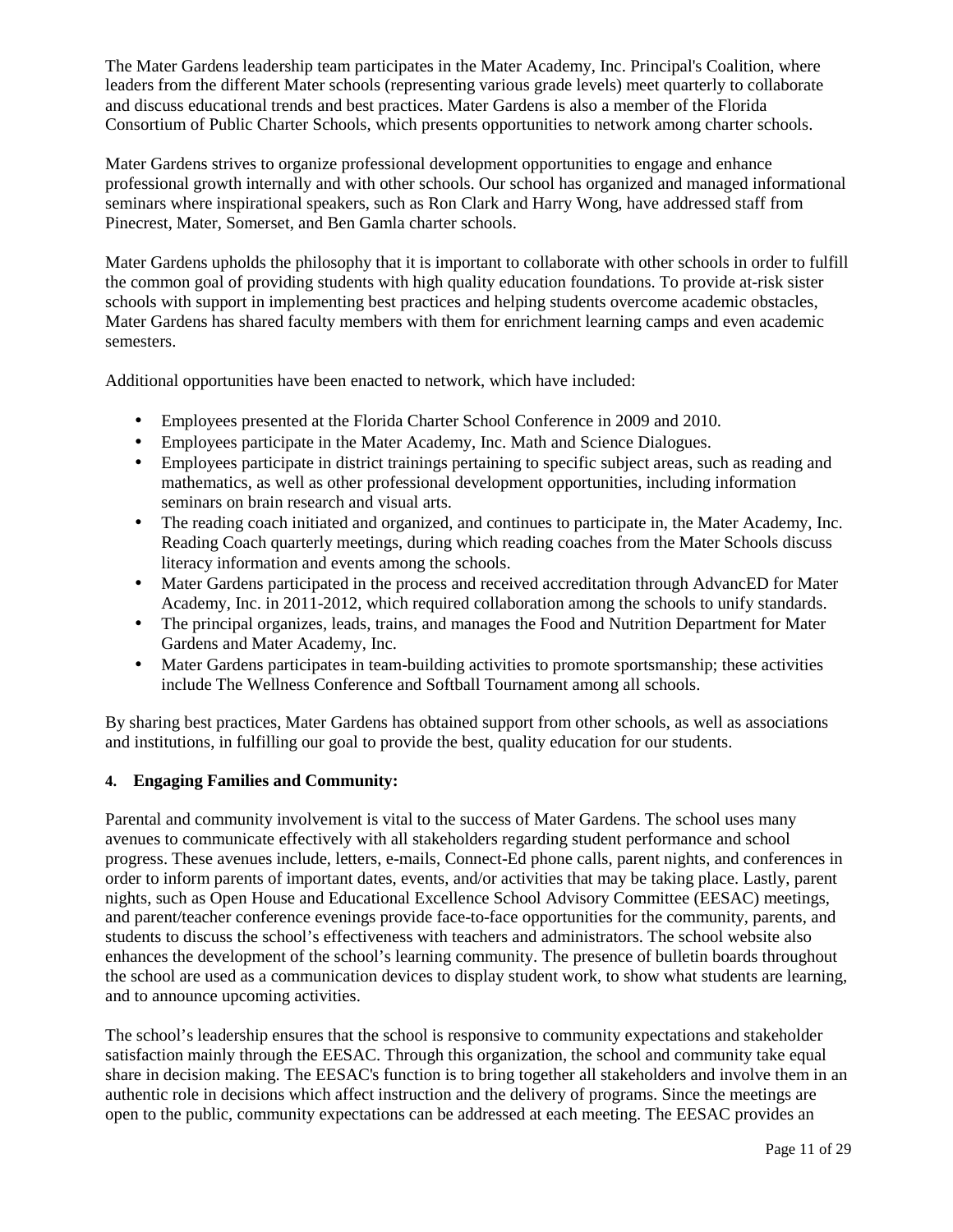avenue for communication between the school, community, and all involved stakeholders, including community representatives such as the liaison from Miami Dade College North.

The school fosters a learning community by hosting events throughout the year. These events include activities in which parents are informed of student assessments, such as Orientation Night and Open House. Other events, such as Career Week, encourage families and community organizations to actively participate in modeling positive values for students. The school also sponsors outreach educational programs for parents, such as the Florida State Attorney's Cyber Bullying presentation night for families. Through the school's mandated volunteer requirement, families are strongly encouraged to participate in school activities and support their children's education in a partnership relationship with Mater Gardens.

Mater Gardens is committed to establishing relationships with stakeholders and actively promotes and provides regular, systematic opportunities for collaboration and shared leadership among all stakeholders to help students learn and advance improvement efforts.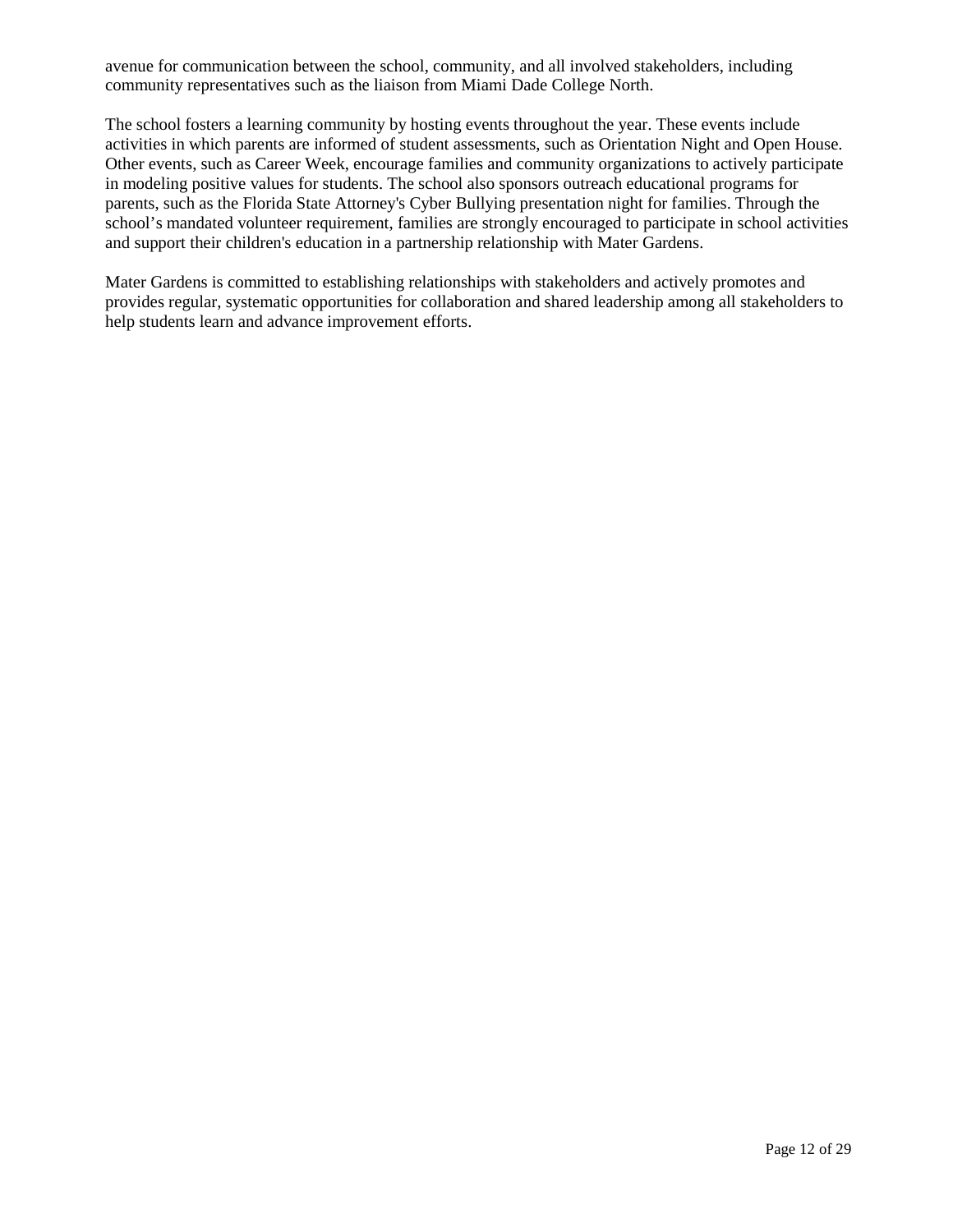## **1. Curriculum:**

Mater Gardens Academy implements a rigorous curriculum that commences in the primary school years, since the curriculum is planned and aligned vertically among the grade levels and horizontally within the same grade levels. The program incorporates standards from a higher grade level, in addition to higher order thinking activities and assessments. The curriculum includes a variety of supplemental resources, such as data-driven technology programs, to reinforce the academic content.

The school adheres to the Miami-Dade County Public Schools (M-DCPS) pacing guide, which correlates directly with the state's Next Generation Sunshine State Standards (NGSSS) infused with the Common Core State Standards (CCSS). Teachers incorporate resources and supplemental programs from an array of choices to support the learning. The high-quality programs are integrated in cross-curricular method, where the lessons are presented thematically to infuse content throughout the subject areas.

The reading/language arts program is based on the M-DCPS adopted basal series. It presents materials that are at different academic levels to differentiate instruction and meet needs for particular subgroups such as English language learners (ELL). The reading series additionally reinforces skills addressed in the state's standardized testing. Moreover, the teachers utilize supplemental materials to address the subject, ranging from technology programs like Achieve3000 to strategies such as the six-trait writing model. On a quarterly basis, the grade level teams incorporate a novel reading into the reading and writing curriculum, which exposes students to high-quality, grade-appropriate books and encourages them to apply new information throughout the subjects.

The Go Math! series, also based on the M-DCPS-adopted series, consists of lessons implemented in grades K-5 that explore mathematical concepts in depth while spiral reviewing additional concepts in order for students to master and retain the information.

All subject areas have access to instructional technology support, ranging from interactive whiteboard lessons to podcasts and online supplements like CCSS streaming videos. In addition, students actively participate in teacher-guided and student-led groups in all subjects as outlined in the daily lesson plans. Supplemental programs used in the curriculum include Reflex Math, Lexia Learning Reading, IXL Math, Achieve3000, Accelerated Reader, Khan Academy, math maintenance, and ExploreLearning Gizmos. Other strategies include interactive field trips and implementation of research-driven programs like CRISS trainings. Special area courses like physical education, foreign languages, art, and music are incorporated into the curriculum to reinforce the learning objectives for main subject areas; Mater Gardens promotes well-rounded students by providing opportunities to engage in all aspects of education, including recreation and the arts. A bilingual program is offered in the school to teach students a target language, Spanish, and reinforce the learning of all subject areas in both English and Spanish.

The curriculum is leveled to meet the needs of all learners. Students in the Response to Intervention (RtI) process participate daily in Voyager and Successmaker programs under teacher and interventionist supervision. Under the Title 3 program, the ELL students participate in free morning and after-school tutoring programs catered to their needs. The curriculum allows for differentiated instruction with support materials in order to meet the needs of lower performing students, while also challenging the high achievers. The educational team also convenes quarterly to analyze data and ensure that there is progress and student needs are being met. The data chats include, not only an analysis of the data, but also collaborative discussions around ways to deliver instruction to meet specific needs and, thus, improve student achievement.

Our ultimate goal is to provide all students with access to an enriching learning environment so they can experience academic and personal success; the diverse components of our curriculum will help us achieve this goal for student performance.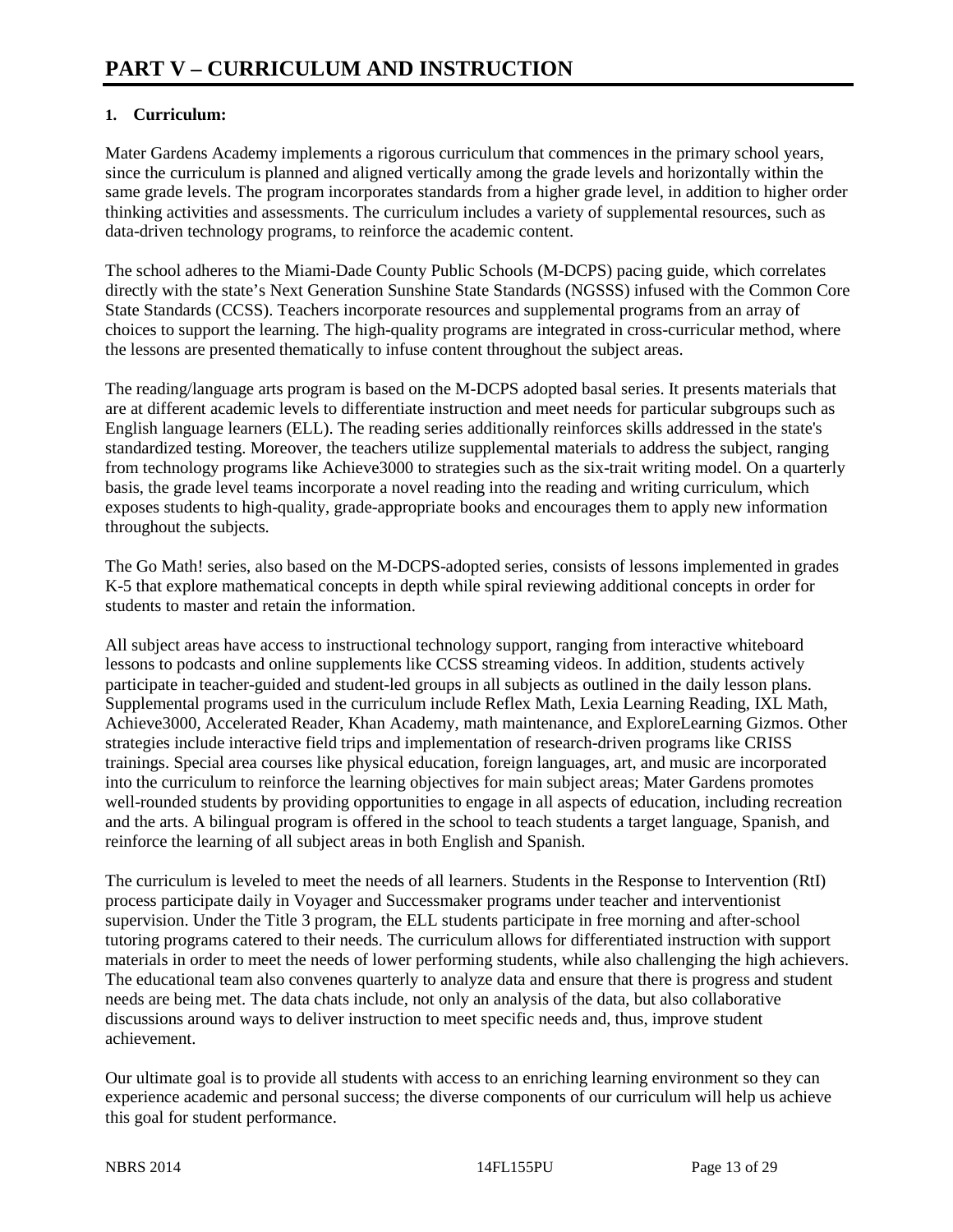#### **2. Reading/English:**

The reading curriculum at Mater Gardens Academy is aligned to the district's Comprehensive Research-Based Reading Plan, which must be submitted annually to the Florida Department of Education. The Reading Wonders elementary program, which correlates to the Common Core State Standards (CCSS), provides resources and supplements for varying levels of instruction, as well as assessments and professional development tools. The reading block caters to improving fluency and reading comprehension while striving to challenge students to think critically and "outside the box." Additional resources like quarterly novel reading and technology programs are available to support student learning. The reading technology programs include Successmaker, Riverdeep, FCAT Focus, BrainPop, Accelerated Reader, and Lexia Learning, and the data is used to differentiate instruction and meet their individual needs.

In addition, the teachers vary strategies and blocks of time within the reading curriculum to include time for whole class, small group, and individual instruction; this allows concepts to be introduced and modeled, then reinforced within small groups, and assessed at the individual level. The small groups are fluid and can change based on data acquired through informal observations and assessments, such as the fall and winter interim assessments, as well data derived from the technology programs at the school. Student reading progress is closely monitored to continue to identify those areas needing improvement. The Response to Intervention (RtI) process is reviewed quarterly by the teachers and leadership team in accordance with student grades to ensure that interventions and monitoring occur in order to further address the students' needs.

The school further emphasizes the importance of literacy by promoting reading-related school events. Some of these literacy events include the Book Fair nights, monthly Accelerated Reader breakfasts for the top readers with the principal and assistant principal, and the "Bookabration" annual literacy event, where grades depict different books during a "character parade"; activities including Author's Tea (hosting discussions with local authors) and Book Buddies (older students reading to the younger students) also take place. The community and parents assist with the implementation of these events, providing the students with support in developing positive reading approaches.

#### **3. Mathematics:**

The mathematics curriculum at Mater Gardens Academy is based on state and district requirements, and the ultimate goal is to ensure that the students are attaining mastery in mathematics. The rigorous Go Math! curriculum at the elementary level correlates with the Common Core State Standards (CCSS) and integrates mathematical concepts with critical thinking opportunities. The series consists of interactive lessons and provides spiral review lessons in order for the students to maximize mastery of the lessons. The mathematics program includes assessments, professional development tools, and resources to support the standards.

Additionally, the teachers utilize manipulatives and visual models to support the lessons. The mathematics lessons are geared toward student-led groups with the teachers serving as facilitators; these lessons encourage students to collaborate in finding different approaches to mathematical problems and applying foundational skills. Teachers assume the role of coaches to guide students on determining appropriate math strategies to apply. The small groups are dynamic and vary based on data results. Just like the reading curriculum, mathematics achievement is closely monitored by utilizing assessments. The Response to Intervention (RtI) process is also reviewed quarterly in accordance with student grades to ensure that interventions and monitoring occur in order to further address the students' needs.

Mater Garden middle school students who are members of the National Junior Honor Society partner with and support the elementary school teachers by tutoring their young students twice a week during small group instruction. The tutoring and pull out groups focus on modeling strategies to tackle problem solving.

The school promotes interactive mathematics lessons by coordinating field trips or hosting events. One such event is the annual Measurement Fair event, which promotes interactive learning of measurement concepts. The middle school students set up booths tailored to specific measurement benchmarks, and on the event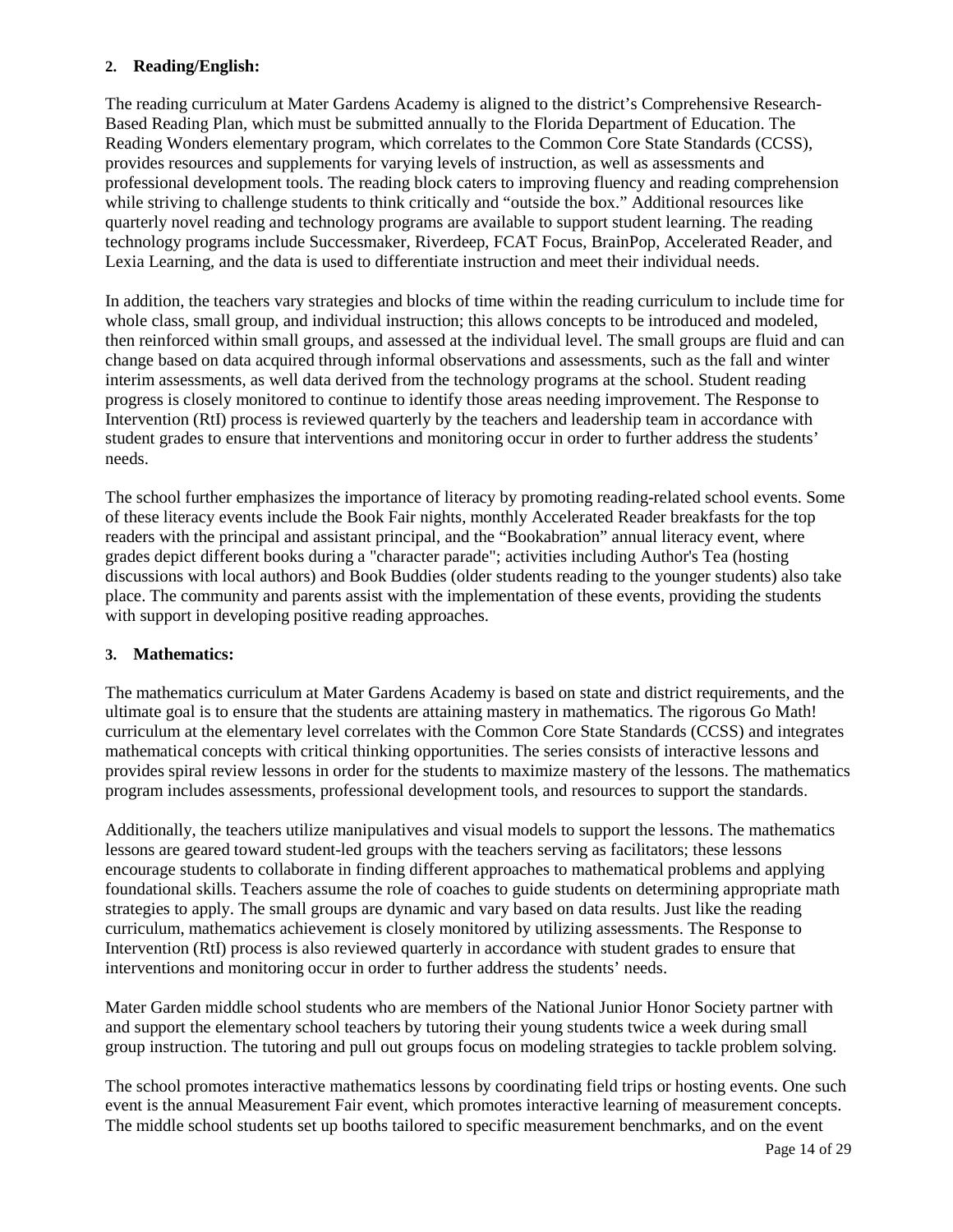day, work the booths to mentor the elementary students as they complete the available activities. This student-led event provides an opportunity for both parties to practice measurement concepts.

#### **4. Additional Curriculum Area:**

The science curriculum at Mater Gardens Academy aims to ensure that students acquire essential skills and apply the concepts to real-world situations. The science curriculum consists of lessons correlating with the standards, and includes interactive laboratory times for viewing demonstrations and performing experiments with the application of the benchmarks. Interactive lessons and equipment support the curriculum, as well as technology resources like Explore Learning Gizmos, BrainPop videos, Promethean Board interactive lessons, and Common Core State Standards (CCSS) streaming videos. The state-of-the-art computer lab provides students with an environment in which to complete research to challenge or reinforce their abilities. The science curriculum additionally requires students to keep and maintain interactive science notebooks that include lab reports, important content notes, and foldable projects addressing the scientific topics being mastered.

Mater Gardens is currently in a transition period to infuse STEM (science, technology, engineering, and mathematics) programs into the science and math curriculum. Our school is implementing various initiation projects to pave the way for STEM curriculum. One student's father leads an after-school robotics club on the campus where students build Arduino robots in preparation for an internal competition in May 2014, with the intention of participating in a state and national robotics competition during the 2014-2015 school year. The school also hosts a LEGO® Club for elementary students; the mission of the LEGO® Club is to inspire the builders of tomorrow and help them develop their creativity and imagination.

School-wide events, like the Invention Convention in which students devise useful inventions for an internal competition, promote the application of science concepts. The school is establishing a committee to apply for STEM programs in order to enhance our capacity to comprehensively instruct math, science, and technology, and equip students with 21st century skills in preparation for entry into the workforce. The grants being explored include Engineering is Elementary and eGFI: Dream Up the Future.

#### **5. Instructional Methods:**

Mater Gardens Academy's instructional methods go hand in hand with the school's mission and vision to differentiate the instruction in order to meet the needs of every student. Teachers and administrators acquire necessary knowledge and skills through professional development and share best practices with others, all for the purpose of helping all students achieve academic high standards. Among our teachers, 100 percent are highly qualified, 28 percent are working on or hold a master's degree or higher, and 90 percent are English for Speakers of Other Languages (ESOL) endorsed. In addition, staff collaboratively analyzes data and, consequently, drives instruction to target areas of deficiency.

Teachers and administration have collaborated to create a customized lesson plan format to include whole group, small group, and independent work lesson descriptions. The lesson plans incorporate ESOL and exceptional student education (ESE) strategies, introduce a test taking skill of the week, integrate the subjects into cross-curricular themes, and include sections dedicated to other resources needed in order to create exemplary lesson plans. These components of the lesson plans enable the teachers to comprehensively deliver the lessons and ensure that differentiation is occurring to meet individual student needs.

To facilitate lesson planning throughout grade levels, teachers are given a common planning time, which encourages collaboration to create cohesive lessons. The staff members can present lessons using an array of technological tools, such as interactive boards, document image cameras, in-class computers, mobile labs, and a 110-count, hard-wired computer lab.

Our curriculum includes state-adopted texted books (e.g., McGraw-Hill Reading Wonders) that are aligned to the Common Core State Standards (CCSS). Additionally, the higher standards of learning are reinforced through utilization of additional resources in support of instruction, such as the use of novels and multimedia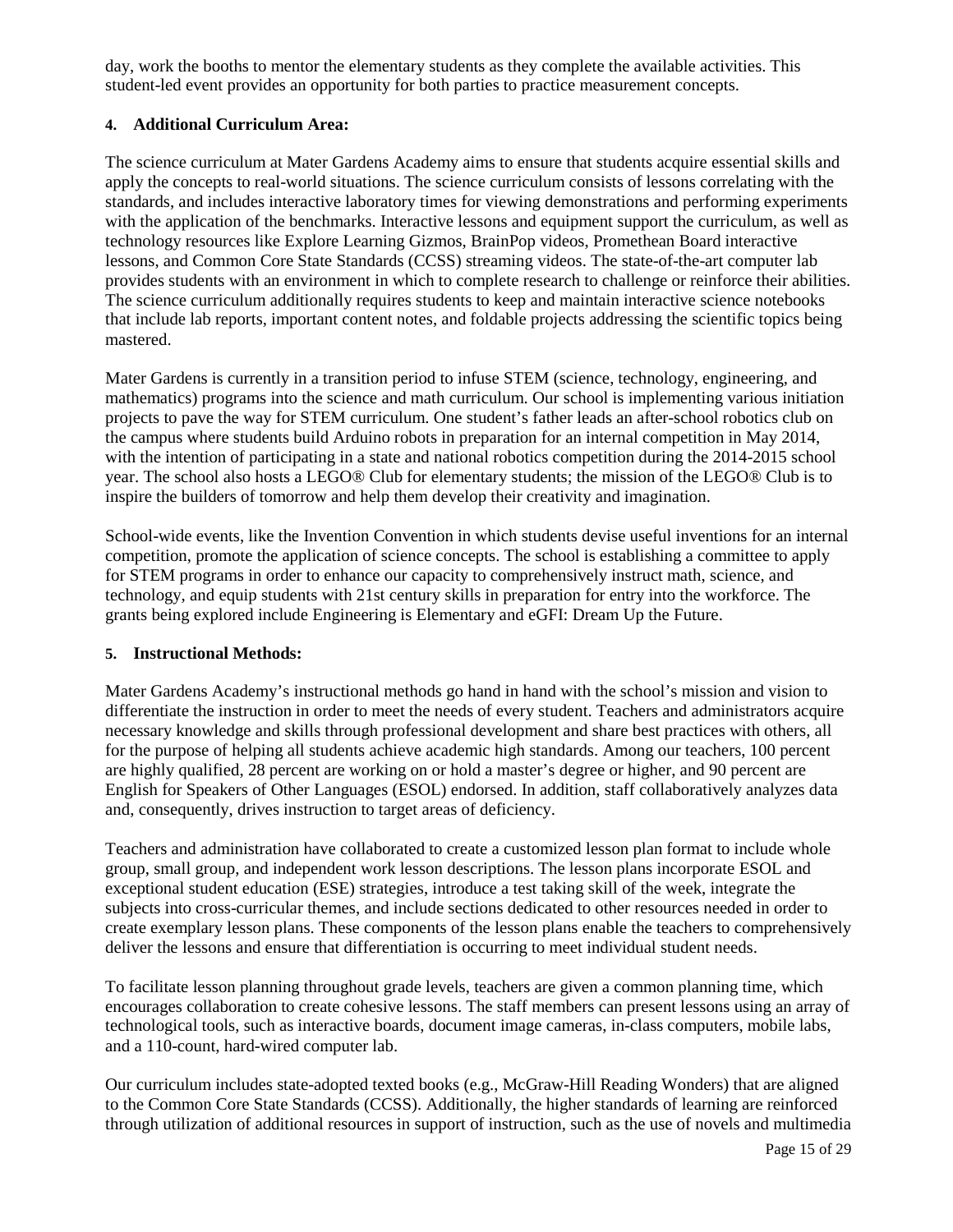features. Students in need of improvement participate in the school's annual tutoring program, as well as the Response to Intervention (RtI) programs like Successmaker; these students also have access each morning to adaptive learning-based programs, like Reflex Math.

Mater Gardens has developed and implemented a bilingual program for students learning two languages, which begins at the kindergarten grade level. The first bilingual group is currently enrolled in grade 4, and the ultimate goal is, not only fluency in Spanish as a second language, but also the award of dual language certificates to the students.

#### **6. Professional Development:**

Professional development is an integral part of our staff's growth and reflection, and it directly impacts our students as newly acquired knowledge and skills funnel into classroom instruction. The professional development program encourages the teachers to participate in different learning opportunities in order to gain insight into the latest pedagogy and research in education trends.

The professional development opportunities offered stem from direct feedback given by staff and other stakeholders. The staff, parents, and community members complete climate surveys in which they indicate areas for improvement, and areas of concern and of growth that can be addressed by professional development opportunities. The workshops offered correlate to academic needs but also align to support student achievement and fulfill the school's improvement goals. The professional development opportunities are arranged through various means; they can be accessed through the offerings by Miami-Dade County Public Schools (M-DCPS), arranged internally within Mater Gardens Academy, or collaborated among different sister schools within the Mater Academy district. The M-DCPS portal lists the district-held trainings, where attendees are awarded in-service point credit for their participation and apply these points toward their recertification. The internal and Mater Academy district professional developments can also be proposed and made available for credit through the external system.

In addition, teachers are encouraged to participate in conferences and become members of professional associations in order to collaborate and convene to discuss best practices. The professional development opportunities range from virtual, web-based courses to teacher mentoring sessions to live conferences to promote enhanced learning. The professional development takes place during specified times and dates, can range from after-school sessions to weekend courses, and can occur as a sequence of classes or as one event. Staff members are encouraged to attend the sessions; the school supports these endeavors by covering registration fees and providing schedule flexibility to accommodate for the trainings. Staff disseminates the information gained through professional development during monthly faculty meetings, where they present information and synopses gathered with the school's administration team and colleagues. This type of networking also takes place at the grade and department levels, so team members may discuss how best to implement what they learned into the current curriculum and ensure alignment with the state standards.

### **7. School Leadership**

The founding and current principal of Mater Garden Academy holds a bachelor's degree in elementary education, a master's degree in teaching English to speakers of other languages (TESOL), and a specialist degree in educational leadership. She is currently pursuing her Ph.D. in higher education. The principal's philosophy in education incorporates high standards, passion, as well as integrity, and ensures that her students' futures are the top priority for all stakeholders. The principal collaborates in decision making and implementing policies with the assistance of the leadership team, as the leadership team networks to support the school system. The leadership team includes the assistant principal, guidance counselor, testing chairperson, and grade level chairpersons. The principal and leadership team collaborate in order to make tough decisions necessary for the benefit of the school and its stakeholders through active communication with students, staff, and parents by practicing an "open door" policy. The examples of leadership teamwork range from quarterly grade level meetings to analyze data and discuss strategies to address areas for improvement, to meeting with parents, teachers, and community representatives for the EESAC meetings to discuss school plans and developments. The leadership team together monitors all aspects of school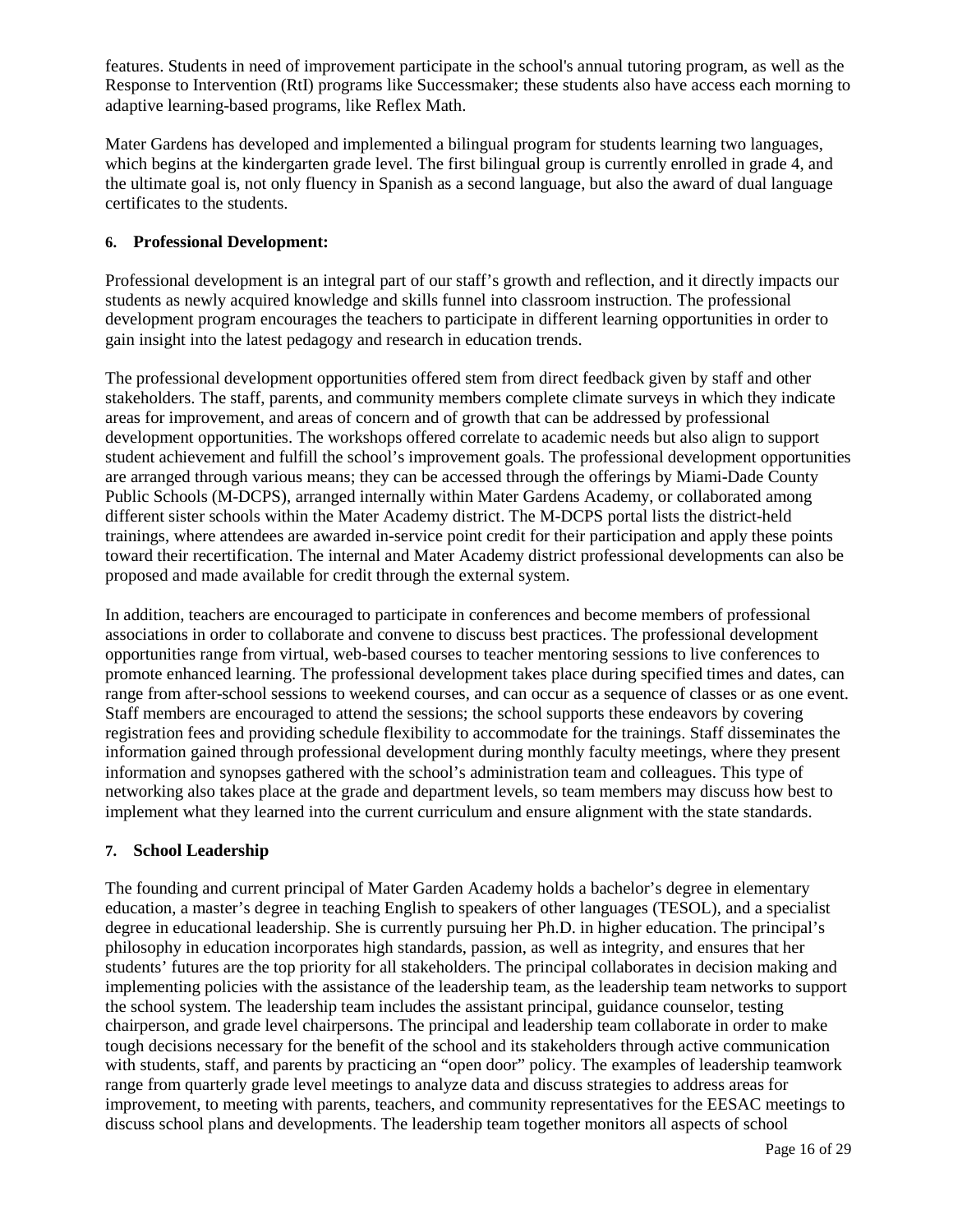operations, ranging from discipline to professional development to maintenance of the facilities. For example, the administration enforces the school safety procedures in accordance with the Jessica Lunsford Act by upholding policies and procedures to the upmost priority, greeting the students during drop off and dismissal and practicing drills. The leadership team communicates with staff and families, and uses feedback to develop and plan professional development sessions to make certain teachers have the opportunity to learn from best practices in accordance with the district and schools AdvancEd accreditation standards. The leadership team members practice support by maintaining visibility in attending school extracurricular activities, such as field trips and school sports.

Mater Gardens has shared staff members with at-risk schools to certify that the students in the other schools are learning and to emphasize that best practices are being shared among schools. The principal is additionally the liaison between the National School Lunch Program and the Mater Academy, Inc. district. The principal believes in health, in both body and mind, and consequently, the school's lunches consist of homemade foods and fruits and vegetable, that correlate to the vitamins and minerals, and caloric and fat intake recommended by the U.S. Department of Agriculture.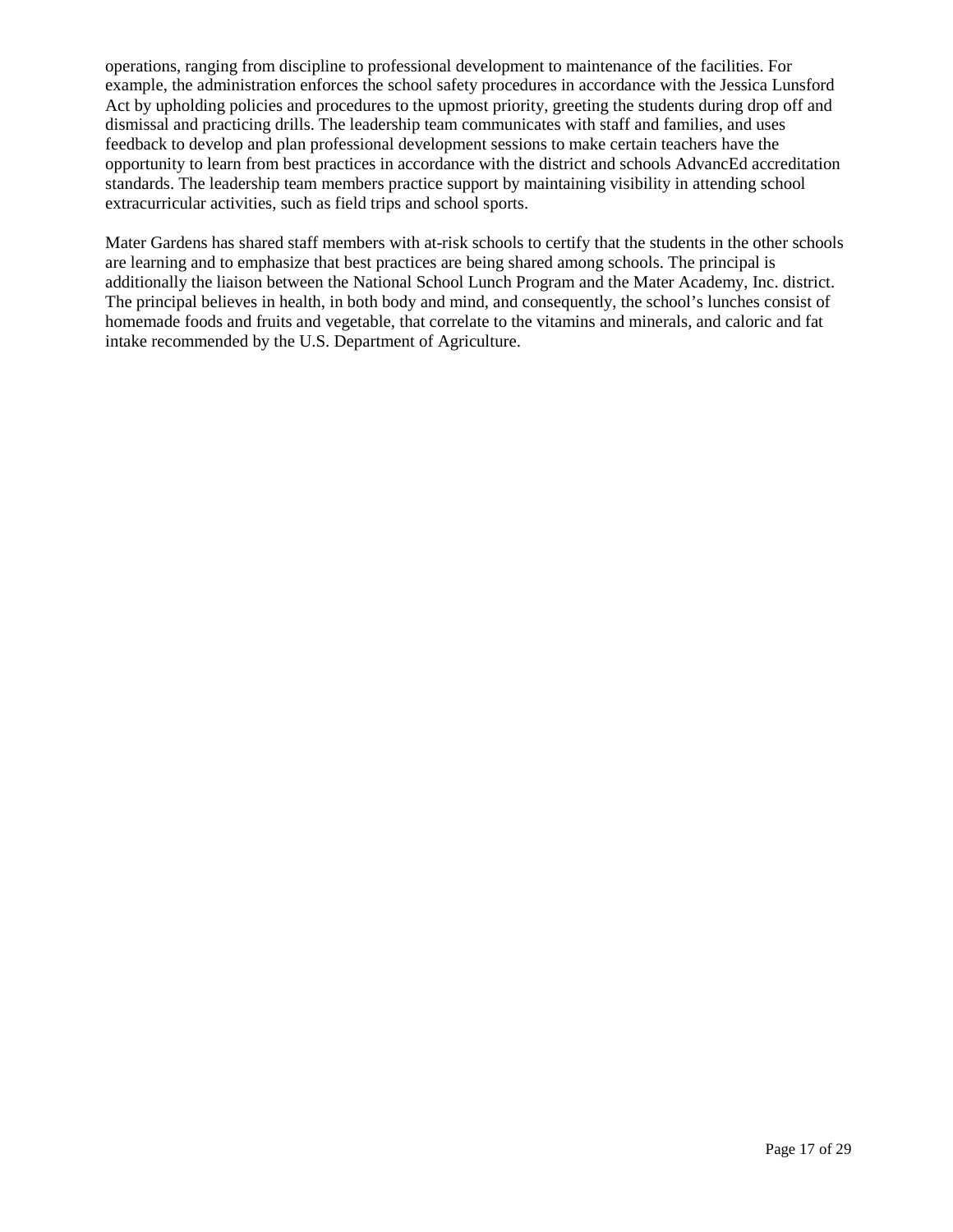**Subject:** <u>Math **Test: FCAT** and **FCAT** 2.0<br> **All Students Tested/Grade:** 3<br> **Edition/Publication Year:**</u> **Publisher:** FLDOE

**All Students Tested/Grade:** 3 **Edition/Publication Year:** 2013

| School Year                      | 2012-2013 | 2011-2012 | 2010-2011 | 2009-2010 | 2008-2009 |
|----------------------------------|-----------|-----------|-----------|-----------|-----------|
| Testing month                    | Apr       | Apr       | Apr       | Mar       | Mar       |
| <b>SCHOOL SCORES*</b>            |           |           |           |           |           |
| % Proficient (Levels 3, 4, 5)    | 72        | 75        | 77        | 83        | 77        |
| % Advanced (Levels 4,5)          | 35        | 46        | 56        | 50        | 42        |
| Number of students tested        | 108       | 82        | 88        | 72        | 56        |
| Percent of total students tested | 100       | 100       | 100       | 100       | 100       |
| Number of students tested with   |           |           |           |           |           |
| alternative assessment           |           |           |           |           |           |
| % of students tested with        |           |           |           |           |           |
| alternative assessment           |           |           |           |           |           |
| <b>SUBGROUP SCORES</b>           |           |           |           |           |           |
| 1. Free and Reduced-Price        |           |           |           |           |           |
| Meals/Socio-Economic/            |           |           |           |           |           |
| <b>Disadvantaged Students</b>    |           |           |           |           |           |
| % Proficient (Levels 3, 4, 5)    | 79        | 73        | 64        | 82        | 84        |
| % Advanced (Levels 4,5)          | 31        | 36        | 32        | 51        | 42        |
| Number of students tested        | 29        | 41        | 50        | 45        | 31        |
| 2. Students receiving Special    |           |           |           |           |           |
| <b>Education</b>                 |           |           |           |           |           |
| % Proficient (Levels 3, 4, 5)    |           |           |           |           |           |
| % Advanced (Levels 4,5)          |           |           |           |           |           |
| Number of students tested        |           |           |           |           |           |
| 3. English Language Learner      |           |           |           |           |           |
| <b>Students</b>                  |           |           |           |           |           |
| % Proficient (Levels 3, 4, 5)    |           |           |           |           |           |
| % Advanced (Levels 4,5)          |           |           |           |           |           |
| Number of students tested        |           |           |           |           |           |
| 4. Hispanic or Latino            |           |           |           |           |           |
| <b>Students</b>                  |           |           |           |           |           |
| % Proficient (Levels 3, 4, 5)    | 75        | 81        | 74        | 84        | 77        |
| % Advanced (Levels 4,5)          | 36        | 53        | 33        | 51        | 42        |
| Number of students tested        | 101       | 68        | 75        | 64        | 48        |
| 5. African- American             |           |           |           |           |           |
| <b>Students</b>                  |           |           |           |           |           |
| % Proficient (Levels 3, 4, 5)    |           |           |           |           |           |
| % Advanced (Levels 4,5)          |           |           |           |           |           |
| Number of students tested        |           |           |           |           |           |
| <b>6. Asian Students</b>         |           |           |           |           |           |
| % Proficient (Levels 3, 4, 5)    |           |           |           |           |           |
| % Advanced (Levels 4,5)          |           |           |           |           |           |
| Number of students tested        |           |           |           |           |           |
| 7. American Indian or            |           |           |           |           |           |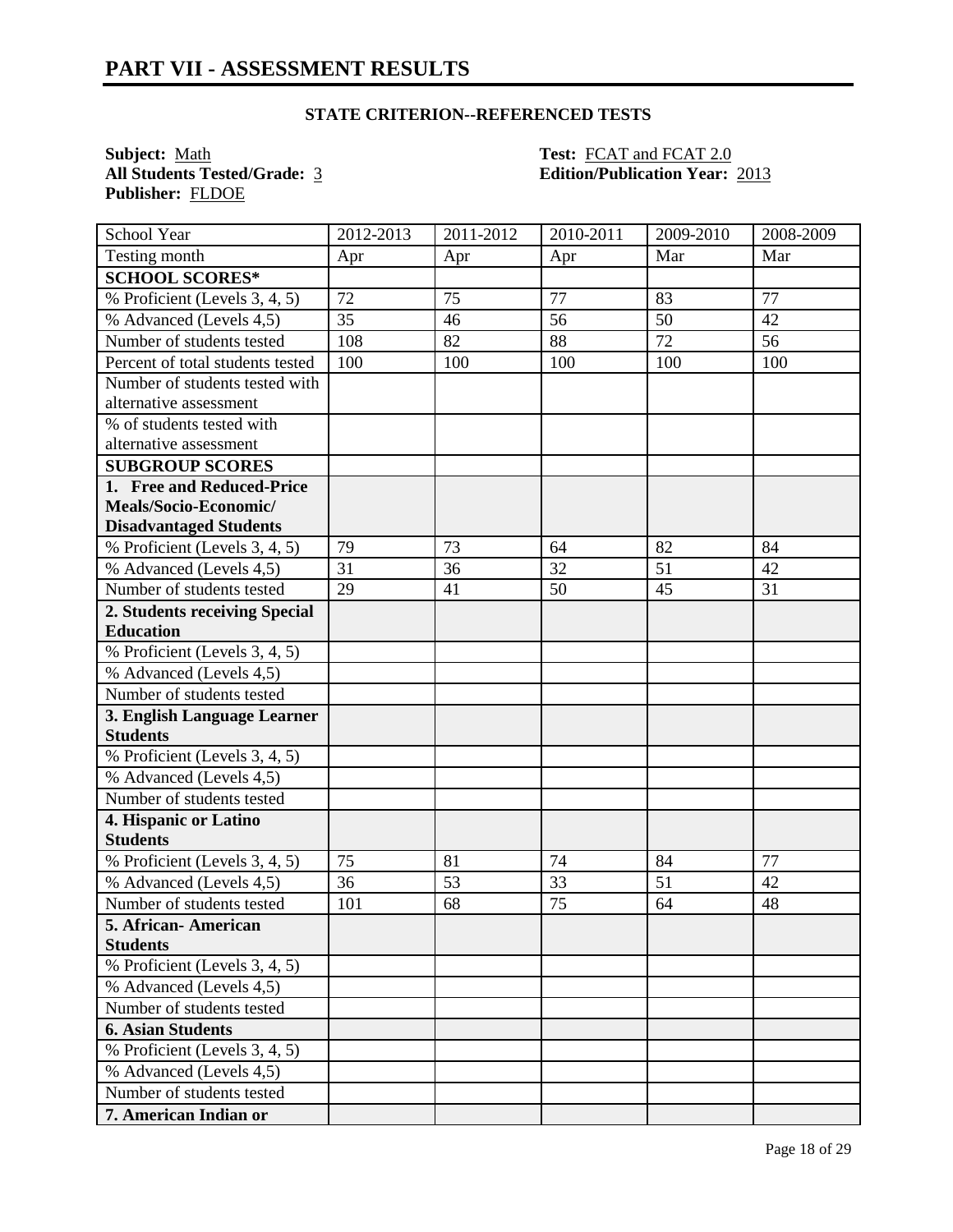| <b>Alaska Native Students</b>    |  |  |  |
|----------------------------------|--|--|--|
| % Proficient (Levels 3, 4, 5)    |  |  |  |
| % Advanced (Levels 4,5)          |  |  |  |
| Number of students tested        |  |  |  |
| 8. Native Hawaiian or other      |  |  |  |
| <b>Pacific Islander Students</b> |  |  |  |
| % Proficient (Levels 3, 4, 5)    |  |  |  |
| % Advanced (Levels 4,5)          |  |  |  |
| Number of students tested        |  |  |  |
| 9. White Students                |  |  |  |
| % Proficient (Levels 3, 4, 5)    |  |  |  |
| % Advanced (Levels 4,5)          |  |  |  |
| Number of students tested        |  |  |  |
| 10. Two or More Races            |  |  |  |
| identified Students              |  |  |  |
| % Proficient (Levels 3, 4, 5)    |  |  |  |
| % Advanced (Levels 4,5)          |  |  |  |
| Number of students tested        |  |  |  |
| 11. Other 1: Other 1             |  |  |  |
| % Proficient (Levels 3, 4, 5)    |  |  |  |
| % Advanced (Levels 4,5)          |  |  |  |
| Number of students tested        |  |  |  |
| 12. Other 2: Other 2             |  |  |  |
| % Proficient (Levels 3, 4, 5)    |  |  |  |
| % Advanced (Levels 4,5)          |  |  |  |
| Number of students tested        |  |  |  |
| 13. Other 3: Other 3             |  |  |  |
| % Proficient (Levels 3, 4, 5)    |  |  |  |
| % Advanced (Levels 4,5)          |  |  |  |
| Number of students tested        |  |  |  |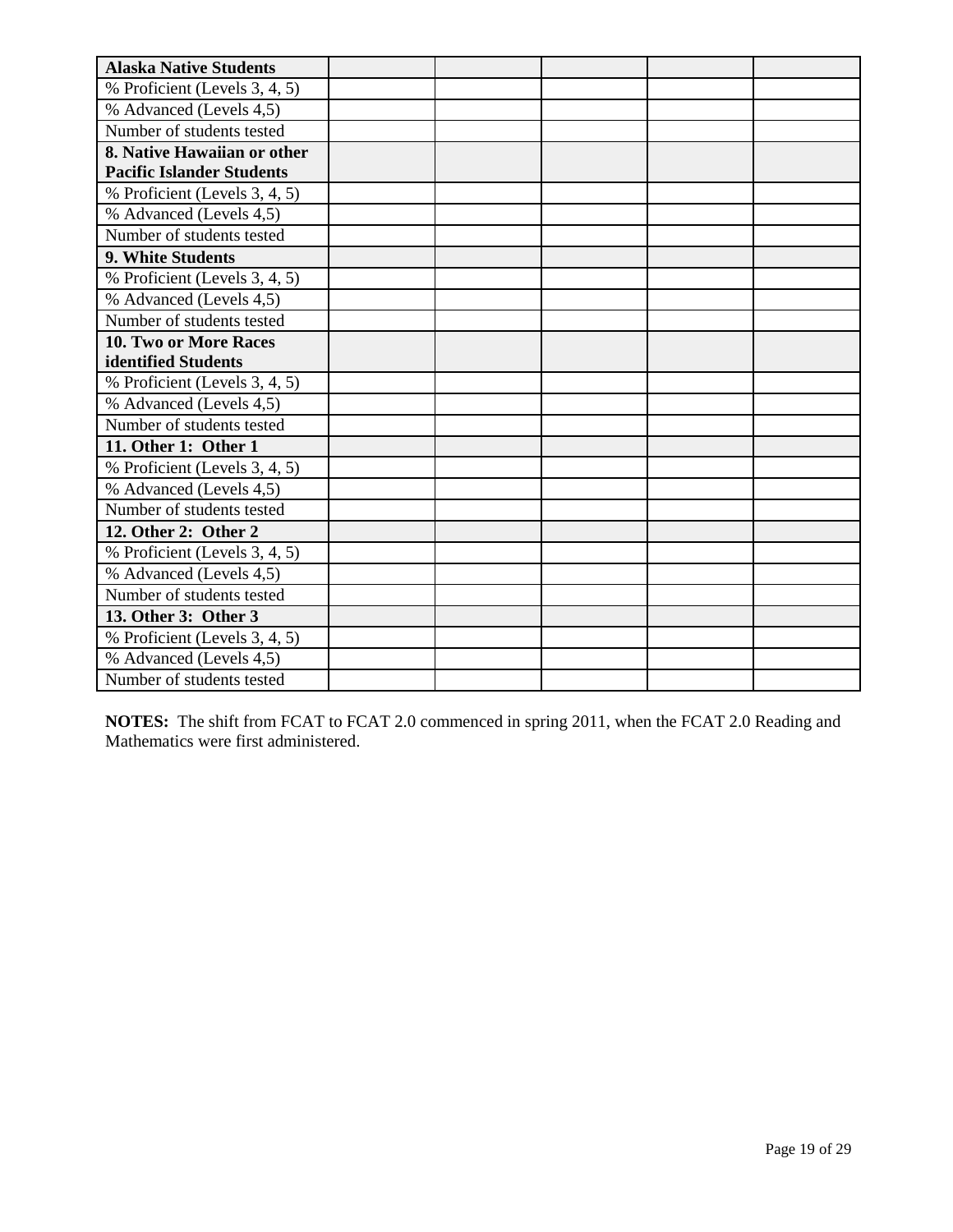**Subject:** <u>Math</u> **Test: FCAT** and **FCAT** 2.0 **Publisher:** FLDOE

# **All Students Tested/Grade:** 4 **Edition/Publication Year:** 2013

| School Year                      | 2012-2013 | $\overline{20}11 - 2012$ | 2010-2011 | 2009-2010 | 2008-2009 |
|----------------------------------|-----------|--------------------------|-----------|-----------|-----------|
| Testing month                    | Apr       | Apr                      | Apr       | Mar       | Mar       |
| <b>SCHOOL SCORES*</b>            |           |                          |           |           |           |
| % Proficient (Levels 3, 4, 5)    | 78        | 87                       | 88        | 83        | 86        |
| % Advanced (Levels 4,5)          | 45        | 60                       | 49        | 56        | 42        |
| Number of students tested        | 99        | 89                       | 84        | 48        | 43        |
| Percent of total students tested | 100       | 100                      | 100       | 100       | 100       |
| Number of students tested with   |           |                          |           |           |           |
| alternative assessment           |           |                          |           |           |           |
| % of students tested with        |           |                          |           |           |           |
| alternative assessment           |           |                          |           |           |           |
| <b>SUBGROUP SCORES</b>           |           |                          |           |           |           |
| 1. Free and Reduced-Price        |           |                          |           |           |           |
| Meals/Socio-Economic/            |           |                          |           |           |           |
| <b>Disadvantaged Students</b>    |           |                          |           |           |           |
| % Proficient (Levels 3, 4, 5)    | 83        | 85                       | 72        | 75        | 82        |
| % Advanced (Levels 4,5)          | 36        | 59                       | 37        | 52        | 39        |
| Number of students tested        | 34        | 39                       | 57        | 31        | 23        |
| 2. Students receiving Special    |           |                          |           |           |           |
| <b>Education</b>                 |           |                          |           |           |           |
| % Proficient (Levels 3, 4, 5)    |           |                          |           |           |           |
| % Advanced (Levels 4,5)          |           |                          |           |           |           |
| Number of students tested        |           |                          |           |           |           |
| 3. English Language Learner      |           |                          |           |           |           |
| <b>Students</b>                  |           |                          |           |           |           |
| % Proficient (Levels 3, 4, 5)    |           |                          |           |           |           |
| % Advanced (Levels 4,5)          |           |                          |           |           |           |
| Number of students tested        |           |                          |           |           |           |
| 4. Hispanic or Latino            |           |                          |           |           |           |
| <b>Students</b>                  |           |                          |           |           |           |
| % Proficient (Levels 3, 4, 5)    | 91        | 84                       | 69        | 74        | 85        |
| % Advanced (Levels 4,5)          | 58        | 56                       | 40        | 50        | 44        |
| Number of students tested        | 89        | 76                       | 75        | 46        | 41        |
| 5. African- American             |           |                          |           |           |           |
| <b>Students</b>                  |           |                          |           |           |           |
| % Proficient (Levels 3, 4, 5)    |           |                          |           |           |           |
| % Advanced (Levels 4,5)          |           |                          |           |           |           |
| Number of students tested        |           |                          |           |           |           |
| <b>6. Asian Students</b>         |           |                          |           |           |           |
| % Proficient (Levels 3, 4, 5)    |           |                          |           |           |           |
| % Advanced (Levels 4,5)          |           |                          |           |           |           |
| Number of students tested        |           |                          |           |           |           |
| 7. American Indian or            |           |                          |           |           |           |
| <b>Alaska Native Students</b>    |           |                          |           |           |           |
| % Proficient (Levels 3, 4, 5)    |           |                          |           |           |           |
| % Advanced (Levels 4,5)          |           |                          |           |           |           |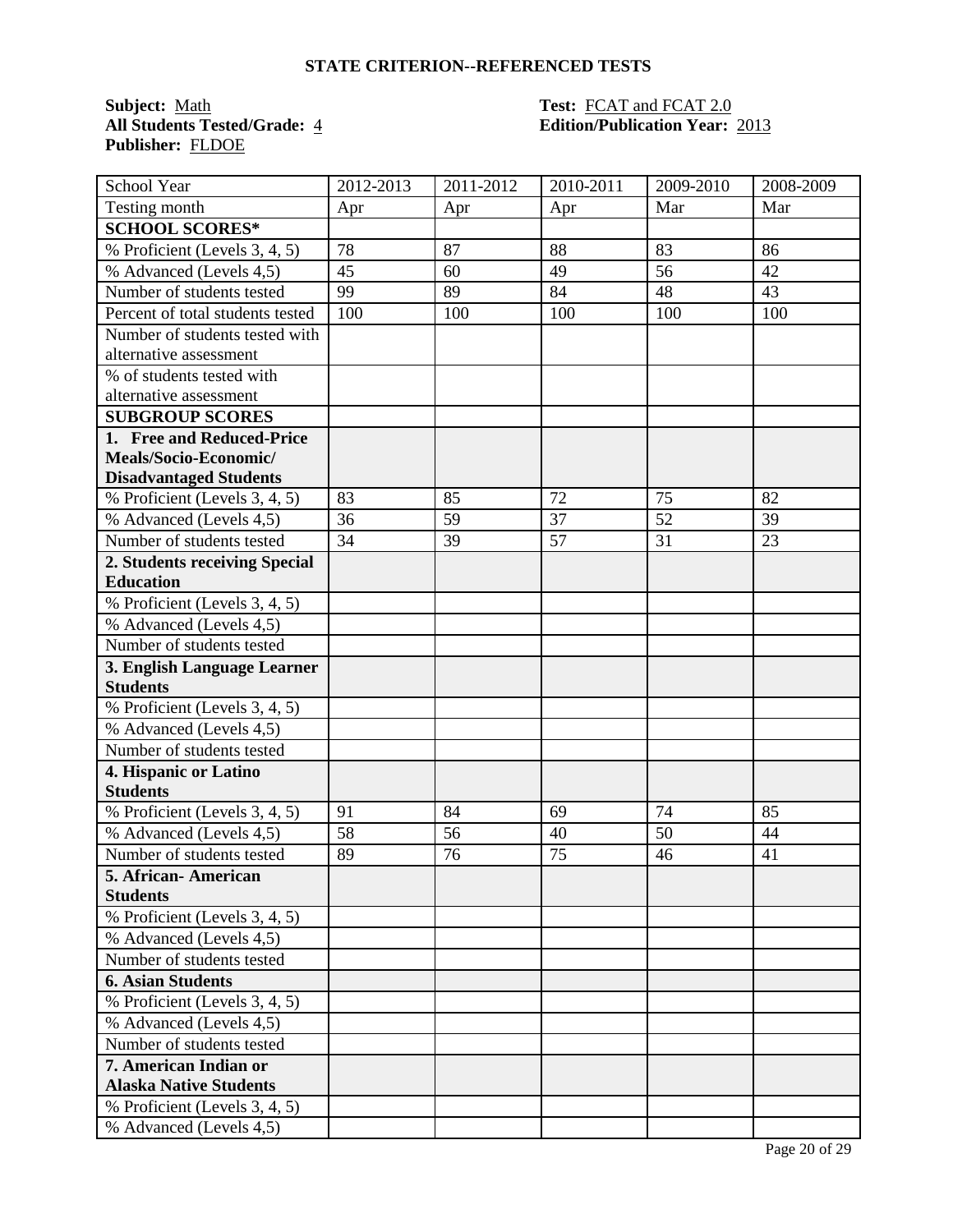| Number of students tested        |  |  |  |
|----------------------------------|--|--|--|
| 8. Native Hawaiian or other      |  |  |  |
| <b>Pacific Islander Students</b> |  |  |  |
| % Proficient (Levels 3, 4, 5)    |  |  |  |
| % Advanced (Levels 4,5)          |  |  |  |
| Number of students tested        |  |  |  |
| 9. White Students                |  |  |  |
| % Proficient (Levels 3, 4, 5)    |  |  |  |
| % Advanced (Levels 4,5)          |  |  |  |
| Number of students tested        |  |  |  |
| 10. Two or More Races            |  |  |  |
| identified Students              |  |  |  |
| % Proficient (Levels 3, 4, 5)    |  |  |  |
| % Advanced (Levels 4,5)          |  |  |  |
| Number of students tested        |  |  |  |
| 11. Other 1: Other 1             |  |  |  |
| % Proficient (Levels 3, 4, 5)    |  |  |  |
| % Advanced (Levels 4,5)          |  |  |  |
| Number of students tested        |  |  |  |
| 12. Other 2: Other 2             |  |  |  |
| % Proficient (Levels 3, 4, 5)    |  |  |  |
| % Advanced (Levels 4,5)          |  |  |  |
| Number of students tested        |  |  |  |
| 13. Other 3: Other 3             |  |  |  |
| % Proficient (Levels 3, 4, 5)    |  |  |  |
| % Advanced (Levels 4,5)          |  |  |  |
| Number of students tested        |  |  |  |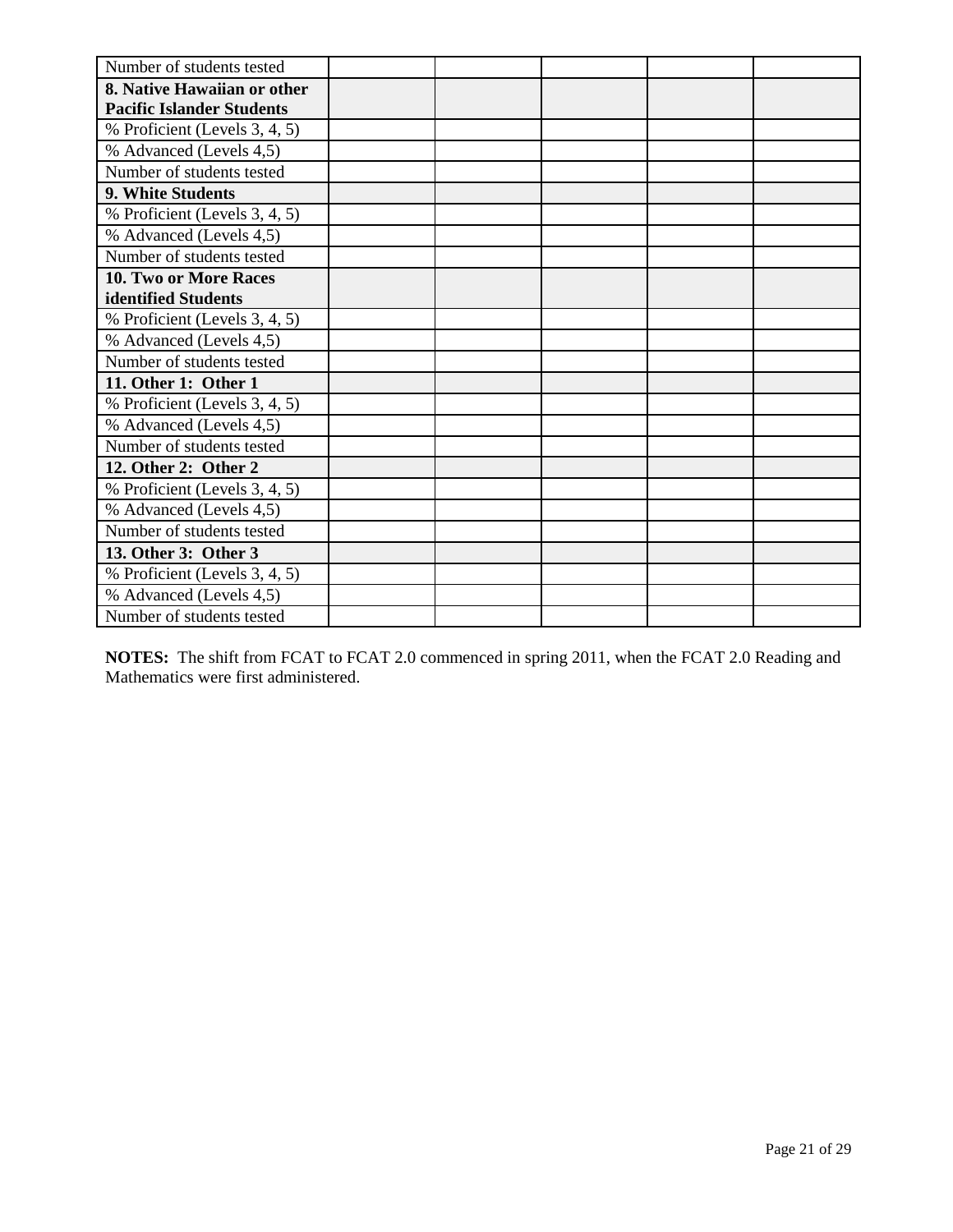**Subject:** <u>Math **Test: FCAT** and **FCAT** 2.0<br> **All Students Tested/Grade:** 5 **Edition/Publication Year:**</u> **Publisher:** FLDOE

# **All Students Tested/Grade:** 5 **Edition/Publication Year:** 2013

| School Year                      | $\overline{20}$ 12-2013 | 2011-2012 | 2010-2011 | 2009-2010 | 2008-2009 |
|----------------------------------|-------------------------|-----------|-----------|-----------|-----------|
| Testing month                    | Apr                     | Apr       | Apr       | Mar       | Mar       |
| <b>SCHOOL SCORES*</b>            |                         |           |           |           |           |
| % Proficient (Levels 3, 4, 5)    | 91                      | 87        | 89        | 85        | 85        |
| % Advanced (Levels 4,5)          | 54                      | 64        | 44        | 60        | 41        |
| Number of students tested        | 101                     | 84        | 84        | 48        | 43        |
| Percent of total students tested | 100                     | 100       | 100       | 100       | 100       |
| Number of students tested with   |                         |           |           |           |           |
| alternative assessment           |                         |           |           |           |           |
| % of students tested with        |                         |           |           |           |           |
| alternative assessment           |                         |           |           |           |           |
| <b>SUBGROUP SCORES</b>           |                         |           |           |           |           |
| 1. Free and Reduced-Price        |                         |           |           |           |           |
| Meals/Socio-Economic/            |                         |           |           |           |           |
| <b>Disadvantaged Students</b>    |                         |           |           |           |           |
| % Proficient (Levels 3, 4, 5)    | 93                      | 86        | 78        | 85        | 87        |
| % Advanced (Levels 4,5)          | 55                      | 64        | 46        | 52        | 69        |
| Number of students tested        | 29                      | 51        | 57        | 27        | 22        |
| 2. Students receiving Special    |                         |           |           |           |           |
| <b>Education</b>                 |                         |           |           |           |           |
| % Proficient (Levels 3, 4, 5)    |                         |           |           |           |           |
| % Advanced (Levels 4,5)          |                         |           |           |           |           |
| Number of students tested        |                         |           |           |           |           |
| 3. English Language Learner      |                         |           |           |           |           |
| <b>Students</b>                  |                         |           |           |           |           |
| % Proficient (Levels 3, 4, 5)    |                         |           |           |           |           |
| % Advanced (Levels 4,5)          |                         |           |           |           |           |
| Number of students tested        |                         |           |           |           |           |
| 4. Hispanic or Latino            |                         |           |           |           |           |
| <b>Students</b>                  |                         |           |           |           |           |
| % Proficient (Levels 3, 4, 5)    | 91                      | 88        | 80        | 88        | 92        |
| % Advanced (Levels 4,5)          | 53                      | 65        | 46        | 61        | 81        |
| Number of students tested        | 87                      | 74        | 73        | 44        | 38        |
| 5. African- American             |                         |           |           |           |           |
| <b>Students</b>                  |                         |           |           |           |           |
| % Proficient (Levels 3, 4, 5)    |                         |           |           |           |           |
| % Advanced (Levels 4,5)          |                         |           |           |           |           |
| Number of students tested        |                         |           |           |           |           |
| <b>6. Asian Students</b>         |                         |           |           |           |           |
| % Proficient (Levels 3, 4, 5)    |                         |           |           |           |           |
| % Advanced (Levels 4,5)          |                         |           |           |           |           |
| Number of students tested        |                         |           |           |           |           |
| 7. American Indian or            |                         |           |           |           |           |
| <b>Alaska Native Students</b>    |                         |           |           |           |           |
| % Proficient (Levels 3, 4, 5)    |                         |           |           |           |           |
| % Advanced (Levels 4,5)          |                         |           |           |           |           |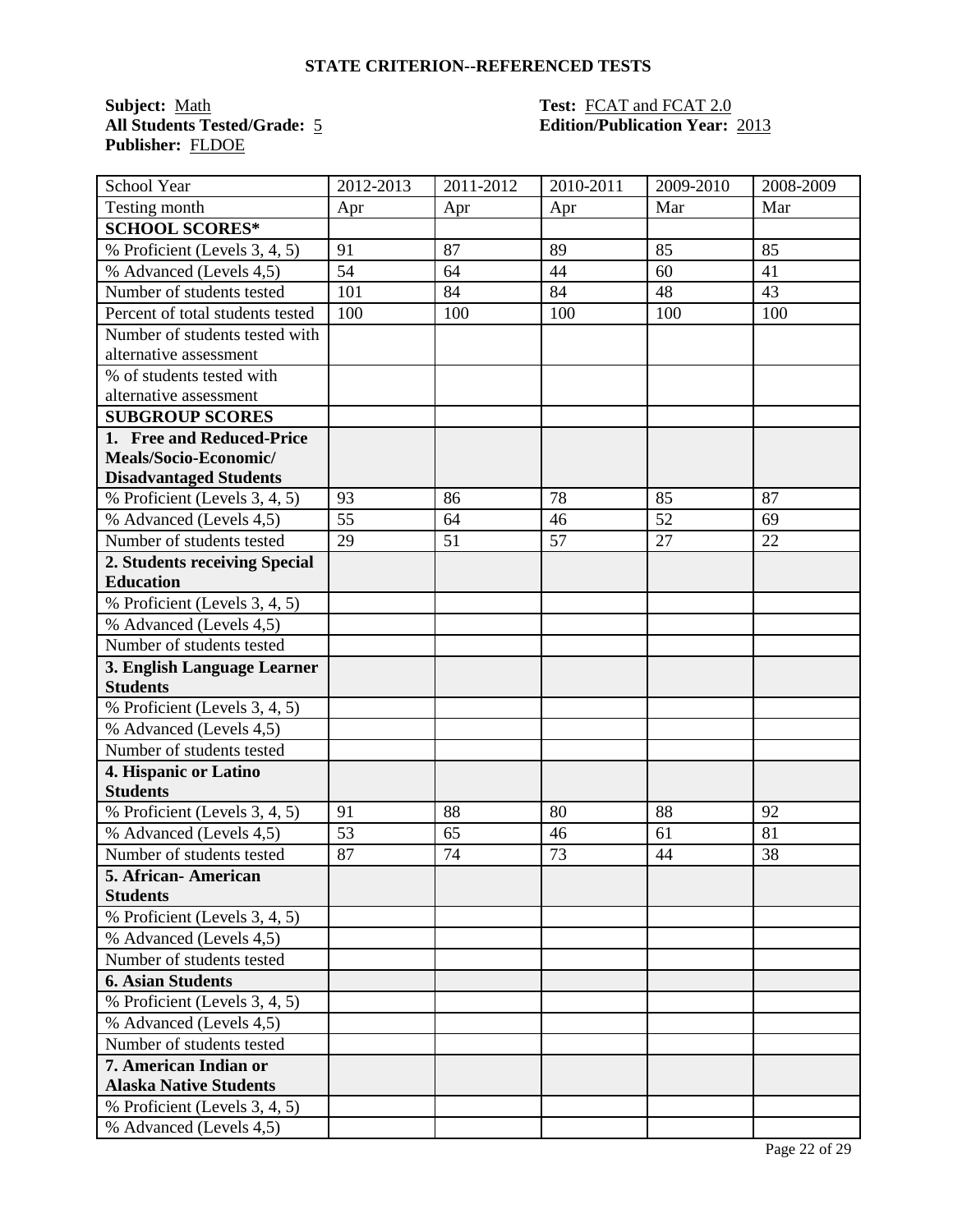| Number of students tested        |  |  |  |
|----------------------------------|--|--|--|
| 8. Native Hawaiian or other      |  |  |  |
| <b>Pacific Islander Students</b> |  |  |  |
| % Proficient (Levels 3, 4, 5)    |  |  |  |
| % Advanced (Levels 4,5)          |  |  |  |
| Number of students tested        |  |  |  |
| 9. White Students                |  |  |  |
| % Proficient (Levels 3, 4, 5)    |  |  |  |
| % Advanced (Levels 4,5)          |  |  |  |
| Number of students tested        |  |  |  |
| 10. Two or More Races            |  |  |  |
| identified Students              |  |  |  |
| % Proficient (Levels 3, 4, 5)    |  |  |  |
| % Advanced (Levels 4,5)          |  |  |  |
| Number of students tested        |  |  |  |
| 11. Other 1: Other 1             |  |  |  |
| % Proficient (Levels 3, 4, 5)    |  |  |  |
| % Advanced (Levels 4,5)          |  |  |  |
| Number of students tested        |  |  |  |
| 12. Other 2: Other 2             |  |  |  |
| % Proficient (Levels 3, 4, 5)    |  |  |  |
| % Advanced (Levels 4,5)          |  |  |  |
| Number of students tested        |  |  |  |
| 13. Other 3: Other 3             |  |  |  |
| % Proficient (Levels 3, 4, 5)    |  |  |  |
| % Advanced (Levels 4,5)          |  |  |  |
| Number of students tested        |  |  |  |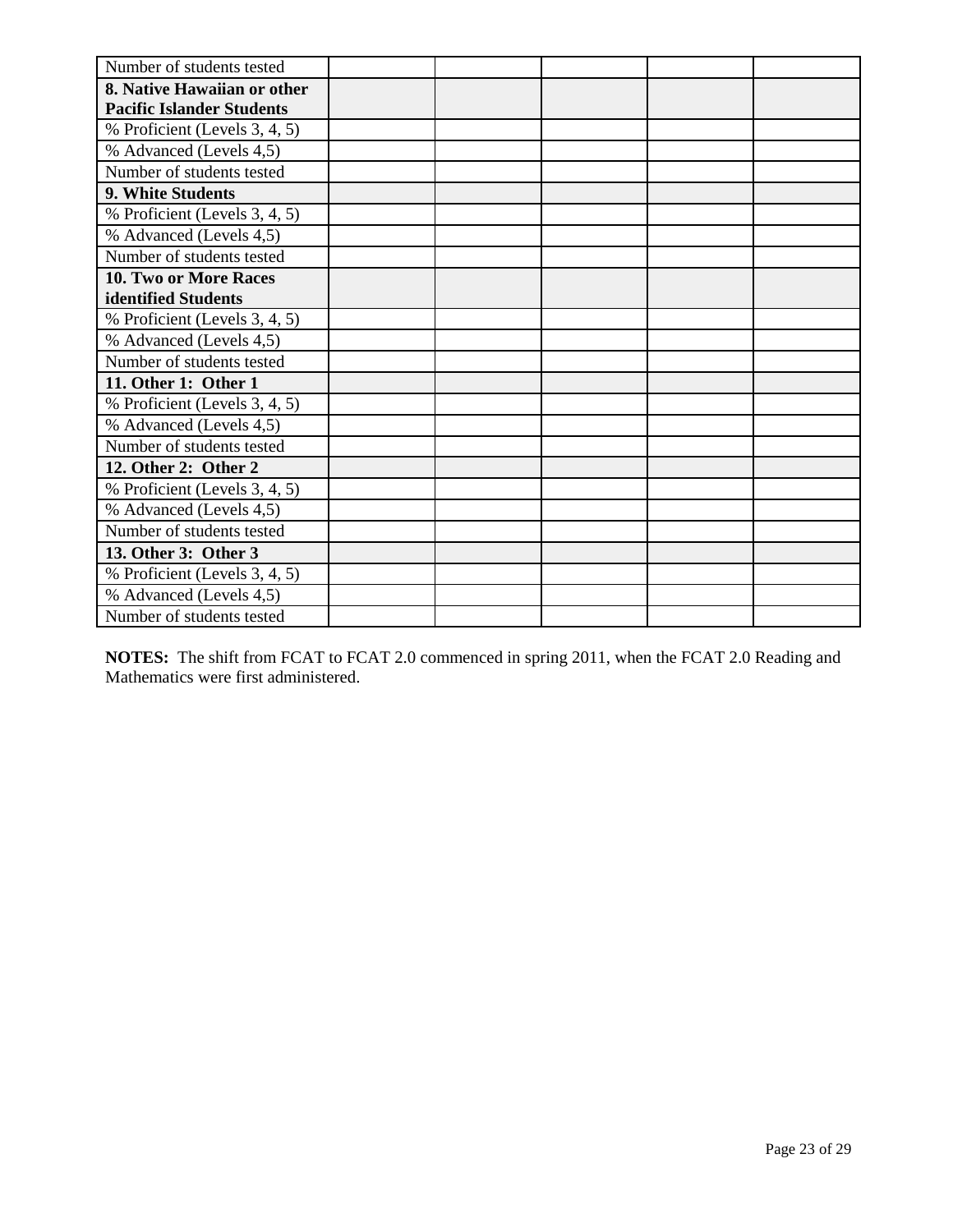**Subject:** <u>Reading/ELA</u> **Test: FCAT** and **FCAT** 2.0<br> **All Students Tested/Grade:** 3 **Edition/Publication Year: Publisher:** FLDOE

# **All Students Tested/Grade:** 3 **Edition/Publication Year:** 2013

| School Year                      | 2012-2013 | $\overline{20}11 - 2012$ | 2010-2011 | 2009-2010 | 2008-2009 |
|----------------------------------|-----------|--------------------------|-----------|-----------|-----------|
| Testing month                    | Apr       | Apr                      | Apr       | Mar       | Mar       |
| <b>SCHOOL SCORES*</b>            |           |                          |           |           |           |
| % Proficient (Levels 3, 4, 5)    | 67        | 62                       | 78        | 81        | 76        |
| % Advanced (Levels 4,5)          | 37        | 33                       | 40        | 40        | 38        |
| Number of students tested        | 108       | 82                       | 88        | 72        | 56        |
| Percent of total students tested | 100       | 100                      | 100       | 100       | 100       |
| Number of students tested with   |           |                          |           |           |           |
| alternative assessment           |           |                          |           |           |           |
| % of students tested with        |           |                          |           |           |           |
| alternative assessment           |           |                          |           |           |           |
| <b>SUBGROUP SCORES</b>           |           |                          |           |           |           |
| 1. Free and Reduced-Price        |           |                          |           |           |           |
| Meals/Socio-Economic/            |           |                          |           |           |           |
| <b>Disadvantaged Students</b>    |           |                          |           |           |           |
| % Proficient (Levels 3, 4, 5)    | 69        | 52                       | 52        | 78        | 81        |
| % Advanced (Levels 4,5)          | 38        | 26                       | 32        | 40        | 38        |
| Number of students tested        | 29        | 42                       | 50        | 81        | 75        |
| 2. Students receiving Special    |           |                          |           |           |           |
| <b>Education</b>                 |           |                          |           |           |           |
| % Proficient (Levels 3, 4, 5)    |           |                          |           |           |           |
| % Advanced (Levels 4,5)          |           |                          |           |           |           |
| Number of students tested        |           |                          |           |           |           |
| 3. English Language Learner      |           |                          |           |           |           |
| <b>Students</b>                  |           |                          |           |           |           |
| % Proficient (Levels 3, 4, 5)    |           |                          |           |           |           |
| % Advanced (Levels 4,5)          |           |                          |           |           |           |
| Number of students tested        |           |                          |           |           |           |
| 4. Hispanic or Latino            |           |                          |           |           |           |
| <b>Students</b>                  |           |                          |           |           |           |
| % Proficient (Levels 3, 4, 5)    | 68        | 65                       | 60        | 80        | 75        |
| % Advanced (Levels 4,5)          | 41        | 36                       | 28        | 43        | 33        |
| Number of students tested        | 101       | 69                       | 75        | 80        | 75        |
| 5. African- American             |           |                          |           |           |           |
| <b>Students</b>                  |           |                          |           |           |           |
| % Proficient (Levels 3, 4, 5)    |           |                          |           |           |           |
| % Advanced (Levels 4,5)          |           |                          |           |           |           |
| Number of students tested        |           |                          |           |           |           |
| <b>6. Asian Students</b>         |           |                          |           |           |           |
| % Proficient (Levels 3, 4, 5)    |           |                          |           |           |           |
| % Advanced (Levels 4,5)          |           |                          |           |           |           |
| Number of students tested        |           |                          |           |           |           |
| 7. American Indian or            |           |                          |           |           |           |
| <b>Alaska Native Students</b>    |           |                          |           |           |           |
| % Proficient (Levels 3, 4, 5)    |           |                          |           |           |           |
| % Advanced (Levels 4,5)          |           |                          |           |           |           |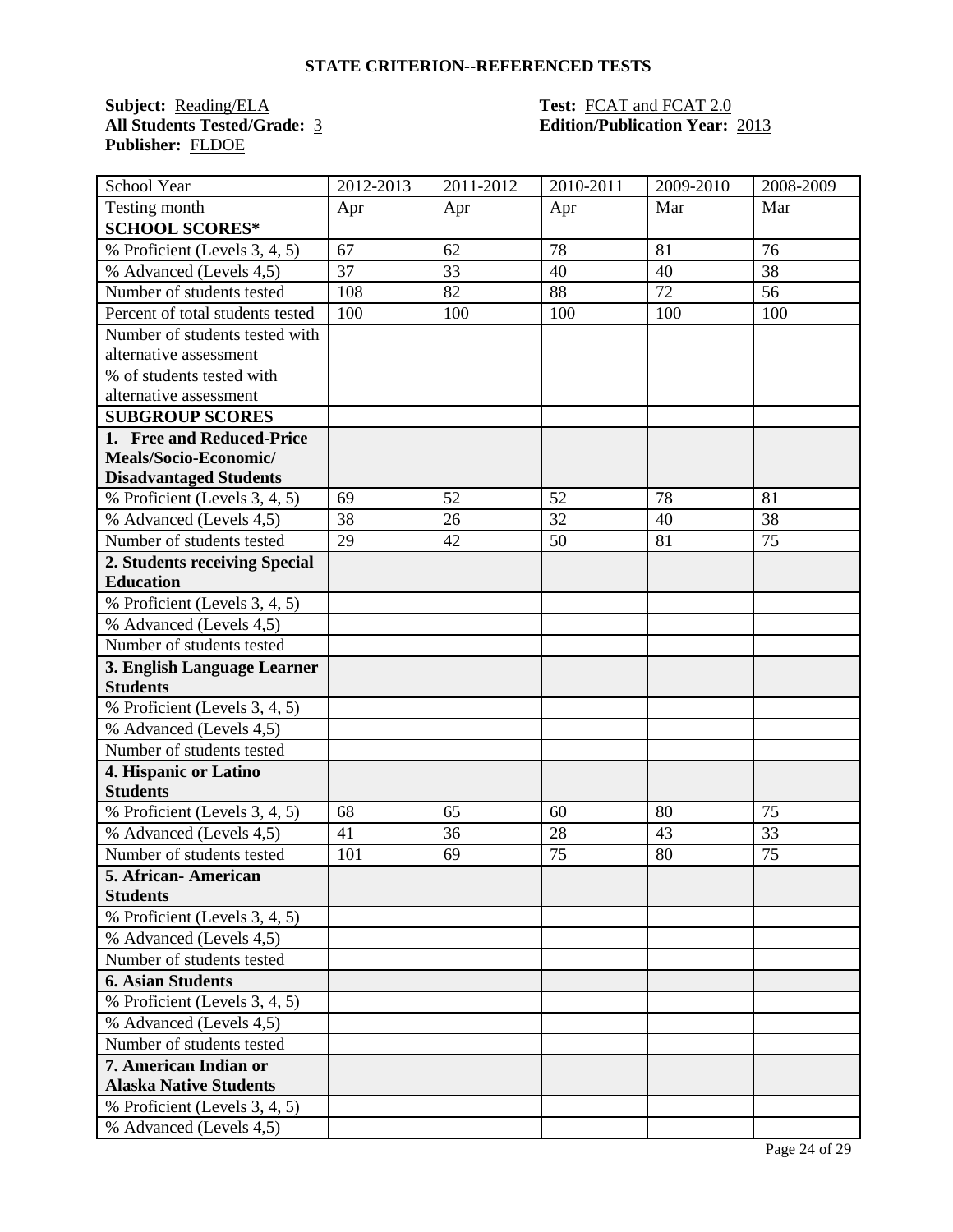| Number of students tested        |  |  |  |
|----------------------------------|--|--|--|
| 8. Native Hawaiian or other      |  |  |  |
| <b>Pacific Islander Students</b> |  |  |  |
| % Proficient (Levels 3, 4, 5)    |  |  |  |
| % Advanced (Levels 4,5)          |  |  |  |
| Number of students tested        |  |  |  |
| 9. White Students                |  |  |  |
| % Proficient (Levels 3, 4, 5)    |  |  |  |
| % Advanced (Levels 4,5)          |  |  |  |
| Number of students tested        |  |  |  |
| 10. Two or More Races            |  |  |  |
| identified Students              |  |  |  |
| % Proficient (Levels 3, 4, 5)    |  |  |  |
| % Advanced (Levels 4,5)          |  |  |  |
| Number of students tested        |  |  |  |
| 11. Other 1: Other 1             |  |  |  |
| % Proficient (Levels 3, 4, 5)    |  |  |  |
| % Advanced (Levels 4,5)          |  |  |  |
| Number of students tested        |  |  |  |
| 12. Other 2: Other 2             |  |  |  |
| % Proficient (Levels 3, 4, 5)    |  |  |  |
| % Advanced (Levels 4,5)          |  |  |  |
| Number of students tested        |  |  |  |
| 13. Other 3: Other 3             |  |  |  |
| % Proficient (Levels 3, 4, 5)    |  |  |  |
| % Advanced (Levels 4,5)          |  |  |  |
| Number of students tested        |  |  |  |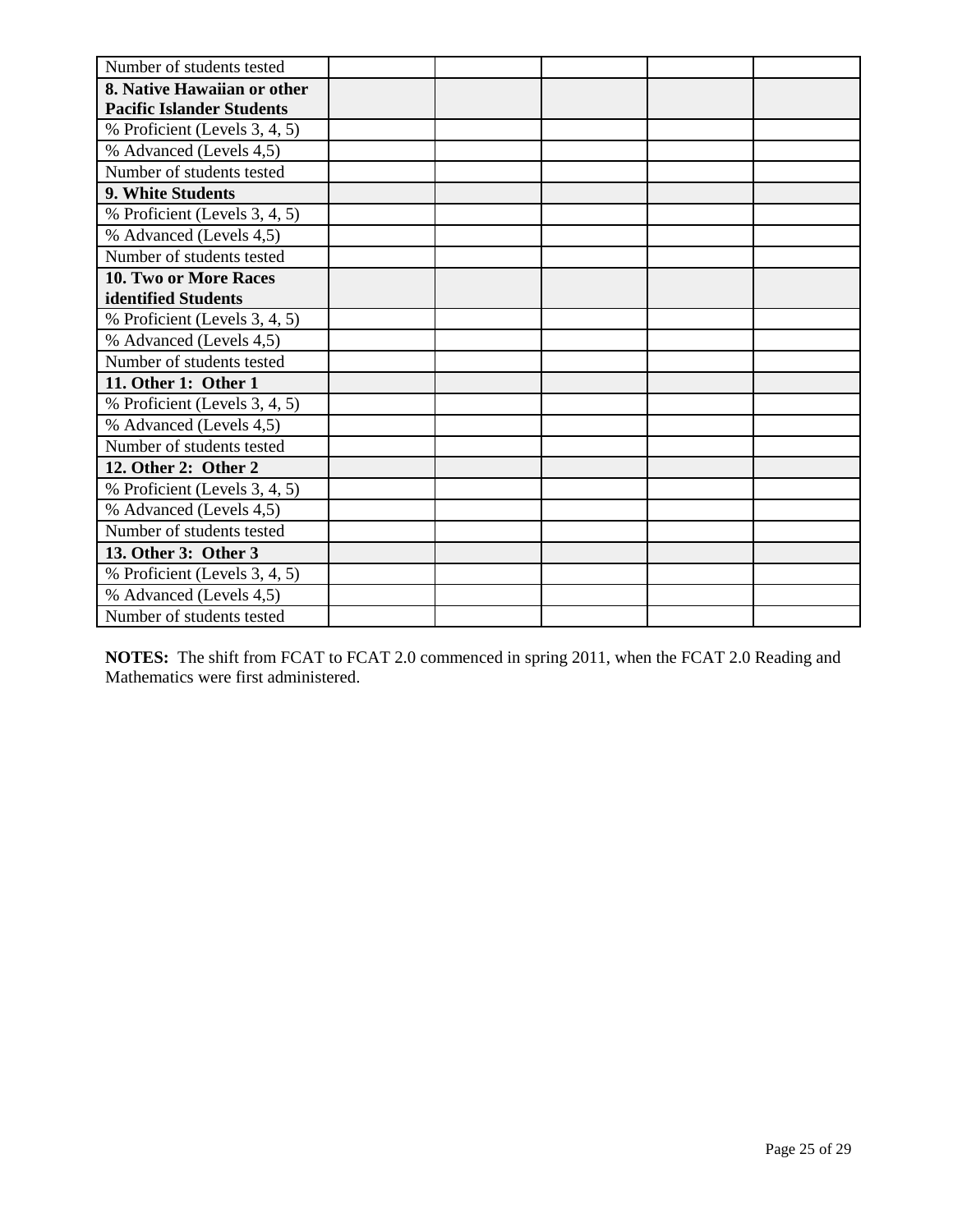**Subject:** <u>Reading/ELA</u> **Test: FCAT** and **FCAT** 2.0<br> **All Students Tested/Grade:** 4 **Edition/Publication Year: Publisher:** FLDOE

# **All Students Tested/Grade:** 4 **Edition/Publication Year:** 2013

| School Year                      | 2012-2013 | $\overline{20}11 - 2012$ | 2010-2011 | 2009-2010 | 2008-2009 |
|----------------------------------|-----------|--------------------------|-----------|-----------|-----------|
| Testing month                    | Apr       | Apr                      | Apr       | Mar       | Mar       |
| <b>SCHOOL SCORES*</b>            |           |                          |           |           |           |
| % Proficient (Levels 3, 4, 5)    | 80        | 78                       | 70        | 89        | 86        |
| % Advanced (Levels 4,5)          | 47        | 44                       | 46        | 57        | 42        |
| Number of students tested        | 99        | 89                       | 89        | 53        | 43        |
| Percent of total students tested | 100       | 100                      | 100       | 100       | 100       |
| Number of students tested with   |           |                          |           |           |           |
| alternative assessment           |           |                          |           |           |           |
| % of students tested with        |           |                          |           |           |           |
| alternative assessment           |           |                          |           |           |           |
| <b>SUBGROUP SCORES</b>           |           |                          |           |           |           |
| 1. Free and Reduced-Price        |           |                          |           |           |           |
| Meals/Socio-Economic/            |           |                          |           |           |           |
| <b>Disadvantaged Students</b>    |           |                          |           |           |           |
| % Proficient (Levels 3, 4, 5)    | 77        | 87                       | 64        | 84        | 91        |
| % Advanced (Levels 4,5)          | 36        | 51                       | 41        | 45        | 43        |
| Number of students tested        | 34        | 39                       | 57        | 31        | 23        |
| 2. Students receiving Special    |           |                          |           |           |           |
| <b>Education</b>                 |           |                          |           |           |           |
| % Proficient (Levels 3, 4, 5)    |           |                          |           |           |           |
| % Advanced (Levels 4,5)          |           |                          |           |           |           |
| Number of students tested        |           |                          |           |           |           |
| 3. English Language Learner      |           |                          |           |           |           |
| <b>Students</b>                  |           |                          |           |           |           |
| % Proficient (Levels 3, 4, 5)    |           |                          |           |           |           |
| % Advanced (Levels 4,5)          |           |                          |           |           |           |
| Number of students tested        |           |                          |           |           |           |
| 4. Hispanic or Latino            |           |                          |           |           |           |
| <b>Students</b>                  |           |                          |           |           |           |
| % Proficient (Levels 3, 4, 5)    | 84        | 78                       | 62        | 83        | 85        |
| % Advanced (Levels 4,5)          | 50        | 42                       | 38        | 68        | 41        |
| Number of students tested        | 89        | 76                       | 75        | 46        | 41        |
| 5. African- American             |           |                          |           |           |           |
| <b>Students</b>                  |           |                          |           |           |           |
| % Proficient (Levels 3, 4, 5)    |           |                          |           |           |           |
| % Advanced (Levels 4,5)          |           |                          |           |           |           |
| Number of students tested        |           |                          |           |           |           |
| <b>6. Asian Students</b>         |           |                          |           |           |           |
| % Proficient (Levels 3, 4, 5)    |           |                          |           |           |           |
| % Advanced (Levels 4,5)          |           |                          |           |           |           |
| Number of students tested        |           |                          |           |           |           |
| 7. American Indian or            |           |                          |           |           |           |
| <b>Alaska Native Students</b>    |           |                          |           |           |           |
| % Proficient (Levels 3, 4, 5)    |           |                          |           |           |           |
| % Advanced (Levels 4,5)          |           |                          |           |           |           |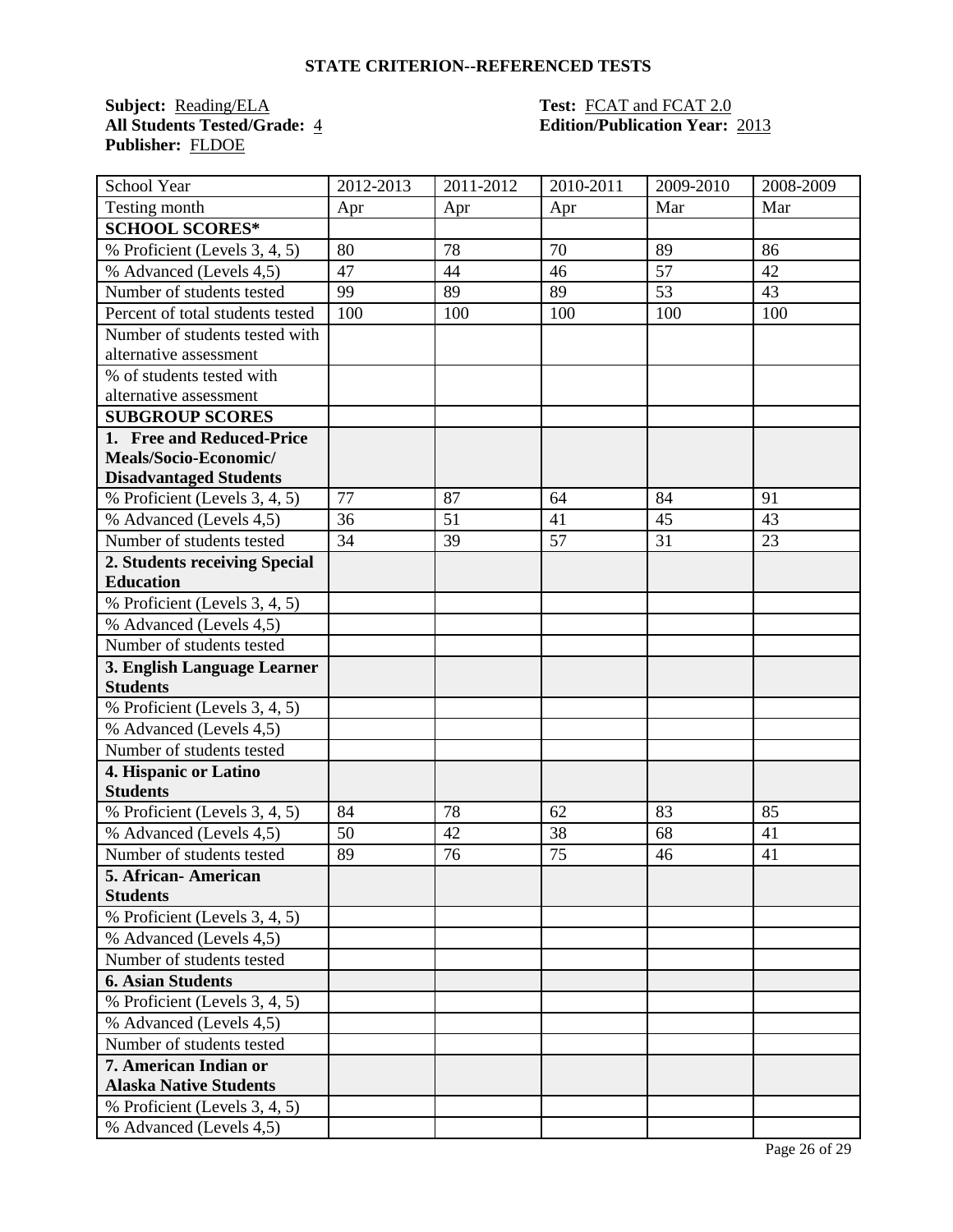| Number of students tested        |  |  |  |
|----------------------------------|--|--|--|
| 8. Native Hawaiian or other      |  |  |  |
| <b>Pacific Islander Students</b> |  |  |  |
| % Proficient (Levels 3, 4, 5)    |  |  |  |
| % Advanced (Levels 4,5)          |  |  |  |
| Number of students tested        |  |  |  |
| 9. White Students                |  |  |  |
| % Proficient (Levels 3, 4, 5)    |  |  |  |
| % Advanced (Levels 4,5)          |  |  |  |
| Number of students tested        |  |  |  |
| 10. Two or More Races            |  |  |  |
| identified Students              |  |  |  |
| % Proficient (Levels 3, 4, 5)    |  |  |  |
| % Advanced (Levels 4,5)          |  |  |  |
| Number of students tested        |  |  |  |
| 11. Other 1: Other 1             |  |  |  |
| % Proficient (Levels 3, 4, 5)    |  |  |  |
| % Advanced (Levels 4,5)          |  |  |  |
| Number of students tested        |  |  |  |
| 12. Other 2: Other 2             |  |  |  |
| % Proficient (Levels 3, 4, 5)    |  |  |  |
| % Advanced (Levels 4,5)          |  |  |  |
| Number of students tested        |  |  |  |
| 13. Other 3: Other 3             |  |  |  |
| % Proficient (Levels 3, 4, 5)    |  |  |  |
| % Advanced (Levels 4,5)          |  |  |  |
| Number of students tested        |  |  |  |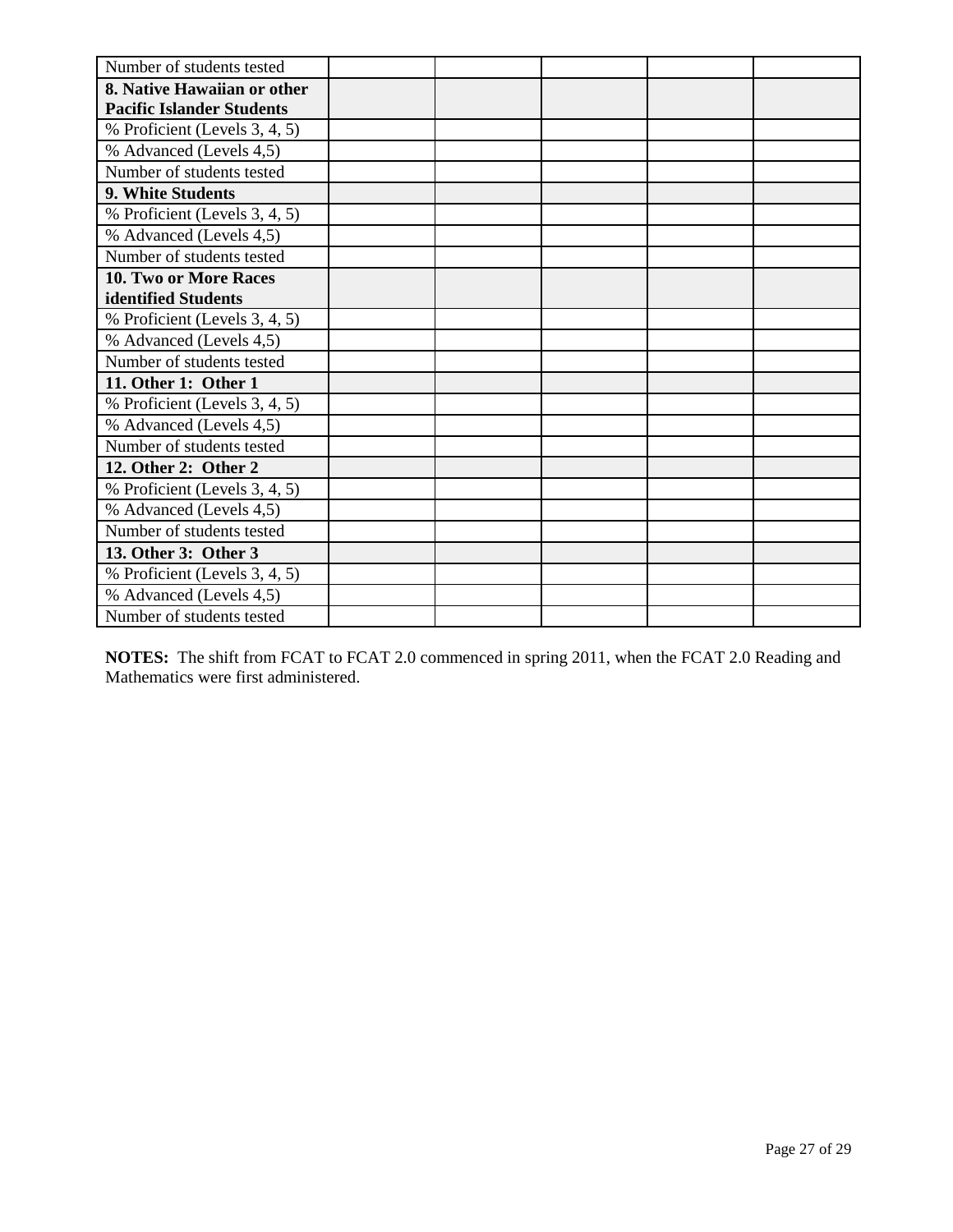**Subject:** <u>Reading/ELA</u> **Test: FCAT** and **FCAT** 2.0<br> **All Students Tested/Grade:** 5 **Edition/Publication Year: Publisher:** FLDOE

# **All Students Tested/Grade:** 5 **Edition/Publication Year:** 2013

| School Year                      | 2012-2013 | 2011-2012 | 2010-2011 | 2009-2010 | 2008-2009 |
|----------------------------------|-----------|-----------|-----------|-----------|-----------|
| Testing month                    | Apr       | Apr       | Apr       | Mar       | Mar       |
| <b>SCHOOL SCORES*</b>            |           |           |           |           |           |
| % Proficient (Levels 3, 4, 5)    | 79        | 80        | 86        | 73        | 75        |
| % Advanced (Levels 4,5)          | 50        | 55        | 49        | 42        | 33        |
| Number of students tested        | 101       | 84        | 84        | 48        | 43        |
| Percent of total students tested | 100       | 100       | 100       | 100       | 100       |
| Number of students tested with   |           |           |           |           |           |
| alternative assessment           |           |           |           |           |           |
| % of students tested with        |           |           |           |           |           |
| alternative assessment           |           |           |           |           |           |
| <b>SUBGROUP SCORES</b>           |           |           |           |           |           |
| 1. Free and Reduced-Price        |           |           |           |           |           |
| Meals/Socio-Economic/            |           |           |           |           |           |
| <b>Disadvantaged Students</b>    |           |           |           |           |           |
| % Proficient (Levels 3, 4, 5)    | 76        | 78        | 67        | 67        | 90        |
| % Advanced (Levels 4,5)          | 45        | 51        | 48        | 37        | 54        |
| Number of students tested        | 29        | 51        | 57        | 27        | 22        |
| 2. Students receiving Special    |           |           |           |           |           |
| <b>Education</b>                 |           |           |           |           |           |
| % Proficient (Levels 3, 4, 5)    |           |           |           |           |           |
| % Advanced (Levels 4,5)          |           |           |           |           |           |
| Number of students tested        |           |           |           |           |           |
| 3. English Language Learner      |           |           |           |           |           |
| <b>Students</b>                  |           |           |           |           |           |
| % Proficient (Levels 3, 4, 5)    |           |           |           |           |           |
| % Advanced (Levels 4,5)          |           |           |           |           |           |
| Number of students tested        |           |           |           |           |           |
| 4. Hispanic or Latino            |           |           |           |           |           |
| <b>Students</b>                  |           |           |           |           |           |
| % Proficient (Levels 3, 4, 5)    | 76        | 82        | 70        | 78        | 95        |
| % Advanced (Levels 4,5)          | 47        | 59        | 41        | 46        | 69        |
| Number of students tested        | 87        | 74        | 73        | 44        | 38        |
| 5. African- American             |           |           |           |           |           |
| <b>Students</b>                  |           |           |           |           |           |
| % Proficient (Levels 3, 4, 5)    |           |           |           |           |           |
| % Advanced (Levels 4,5)          |           |           |           |           |           |
| Number of students tested        |           |           |           |           |           |
| <b>6. Asian Students</b>         |           |           |           |           |           |
| % Proficient (Levels 3, 4, 5)    |           |           |           |           |           |
| % Advanced (Levels 4,5)          |           |           |           |           |           |
| Number of students tested        |           |           |           |           |           |
| 7. American Indian or            |           |           |           |           |           |
| <b>Alaska Native Students</b>    |           |           |           |           |           |
| % Proficient (Levels 3, 4, 5)    |           |           |           |           |           |
| % Advanced (Levels 4,5)          |           |           |           |           |           |